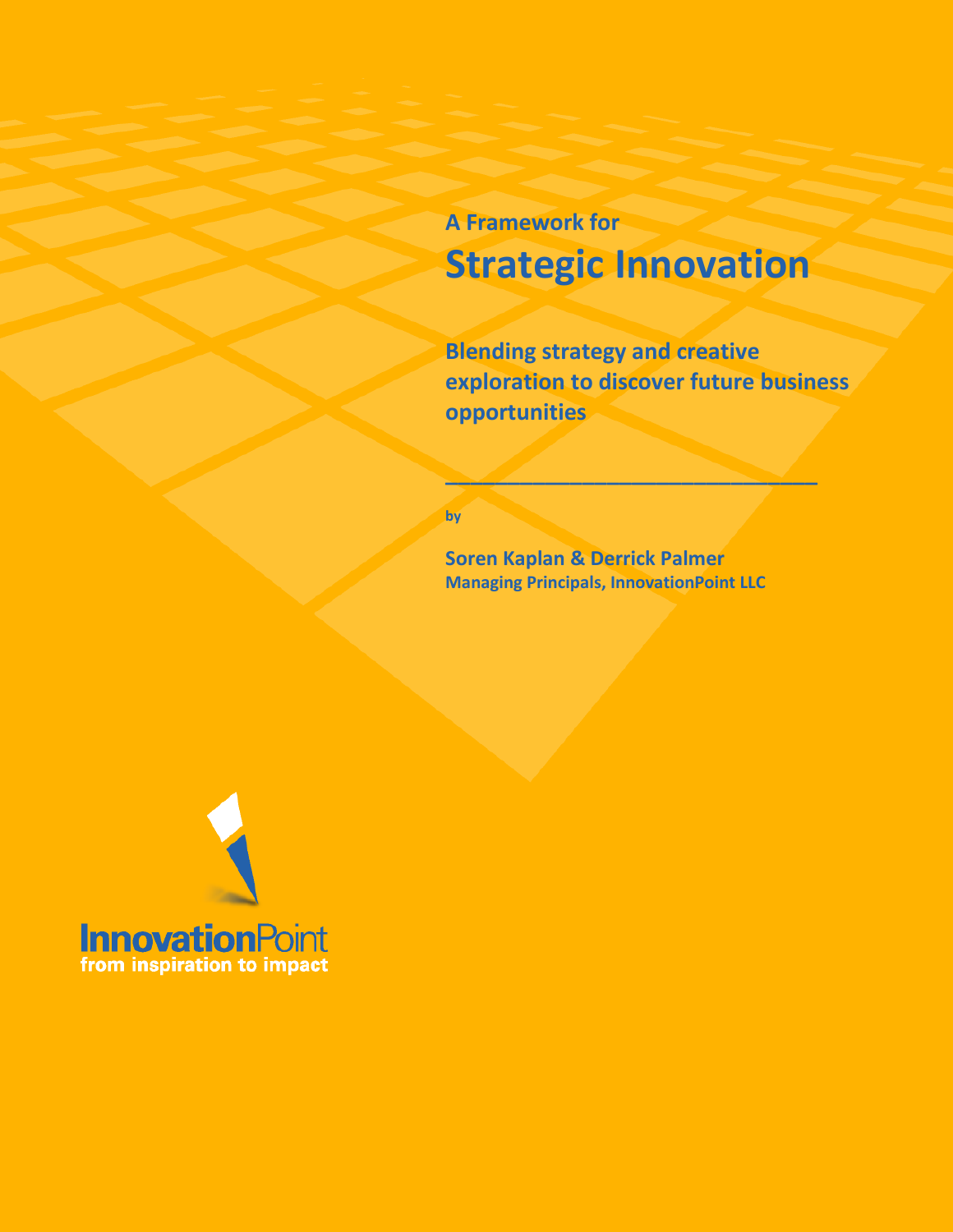**This page intentionally left blank**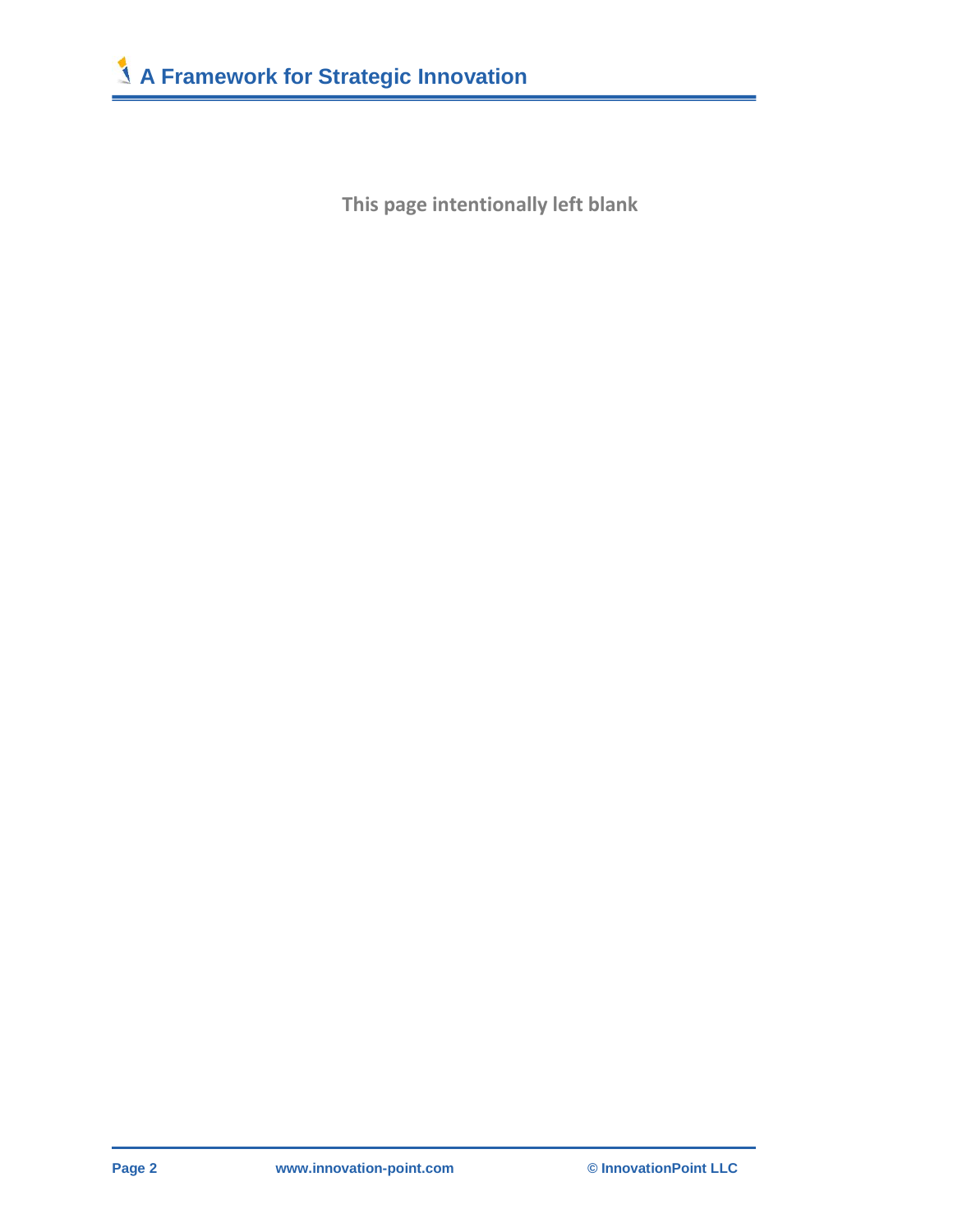### **Authors**



**Soren Kaplan** is the bestselling and award-winning author of Leapfrogging and The Invisible Advantage, an Affiliated Professor at the Center for Effective Organizations at USC's Marshall School of Business, a writer for Fast Company, and Inc. Magazine, a globally recognized keynote speaker, and the Founder of InnovationPoint and upBOARD. He has been recognized by the Thinkers50 as one of the world's top thought leaders in business strategy and innovation.

**Learn more about Soren by visiting [www.leapfrogging.com.](http://www.leapfrogging.com/)** 



As a Founder of InnovationPoint, **Derrick Palmer** helps global organizations create novel solutions to the tough challenges of driving strategic, breakthrough growth. Using non-traditional approaches, and with 30 years of line management and consulting experience, Derrick taps into his work across many verticals – including consumer products, financial services, health care, high tech, entertainment, professional services, retail, automotive, and hospitality. He has extensive experience leading cross-functional teams 'from chaos to clarity', fostering collaboration across organizational silos, and facilitating decision-making among disparate (and sometimes disconnected) stakeholder groups. Originally from England, Derrick brings an international perspective. Having lived and worked in six countries, he knows what it takes to drive breakthrough results from culturally diverse teams. He holds a BA in Languages/Linguistics and a Masters degree in Marketing Management.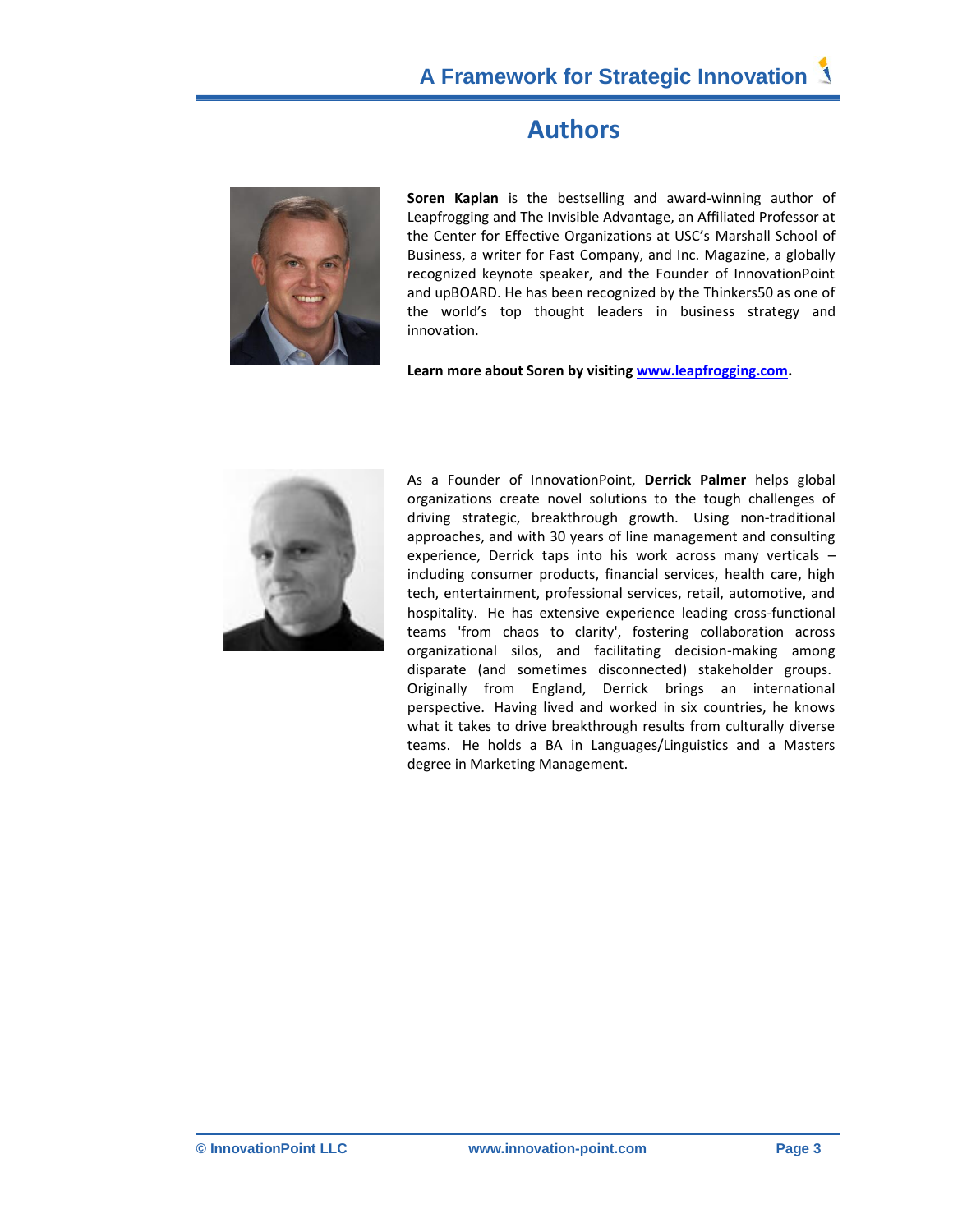### **Table of Contents**

| 1.     | THE ART AND DISCIPLINE OF STRATEGIC INNOVATION  5                                      |
|--------|----------------------------------------------------------------------------------------|
| 1.1.   |                                                                                        |
| 1.2.   |                                                                                        |
| 2.     |                                                                                        |
| 2.1.   | A Managed Innovation Process - Combining Non-Traditional and Traditional Approaches    |
|        |                                                                                        |
| 2.1.1. |                                                                                        |
| 2.2.   |                                                                                        |
| 2.2.1. |                                                                                        |
| 2.2.2. |                                                                                        |
| 2.2.3. |                                                                                        |
| 2.3.   |                                                                                        |
| 2.3.1. |                                                                                        |
|        |                                                                                        |
| 2.4.   | Consumer/Customer Insight - Understanding Articulated and Unarticulated Needs  15      |
| 2.5.   | Core Technologies and Competencies - Leveraging and Extending Corporate Assets  16     |
| 2.6.   |                                                                                        |
| 2.7.   | Disciplined Implementation - Managing the Path From Inspiration To Business Impact  18 |
| 2.7.1. | Key considerations for implementing Strategic Innovation initiatives 18                |
|        |                                                                                        |
| 3.     | <b>SUSTAINABLE INNOVATION - BUILDING A FOUNDATION FOR ONGOING</b>                      |
|        |                                                                                        |
|        |                                                                                        |
| 3.1.   |                                                                                        |
| 3.2.   |                                                                                        |
| 3.3.   |                                                                                        |
|        |                                                                                        |
| 4.     | MINI-DIAGNOSTIC: DOES YOUR ORGANIZATION PRACTICE STRATEGIC                             |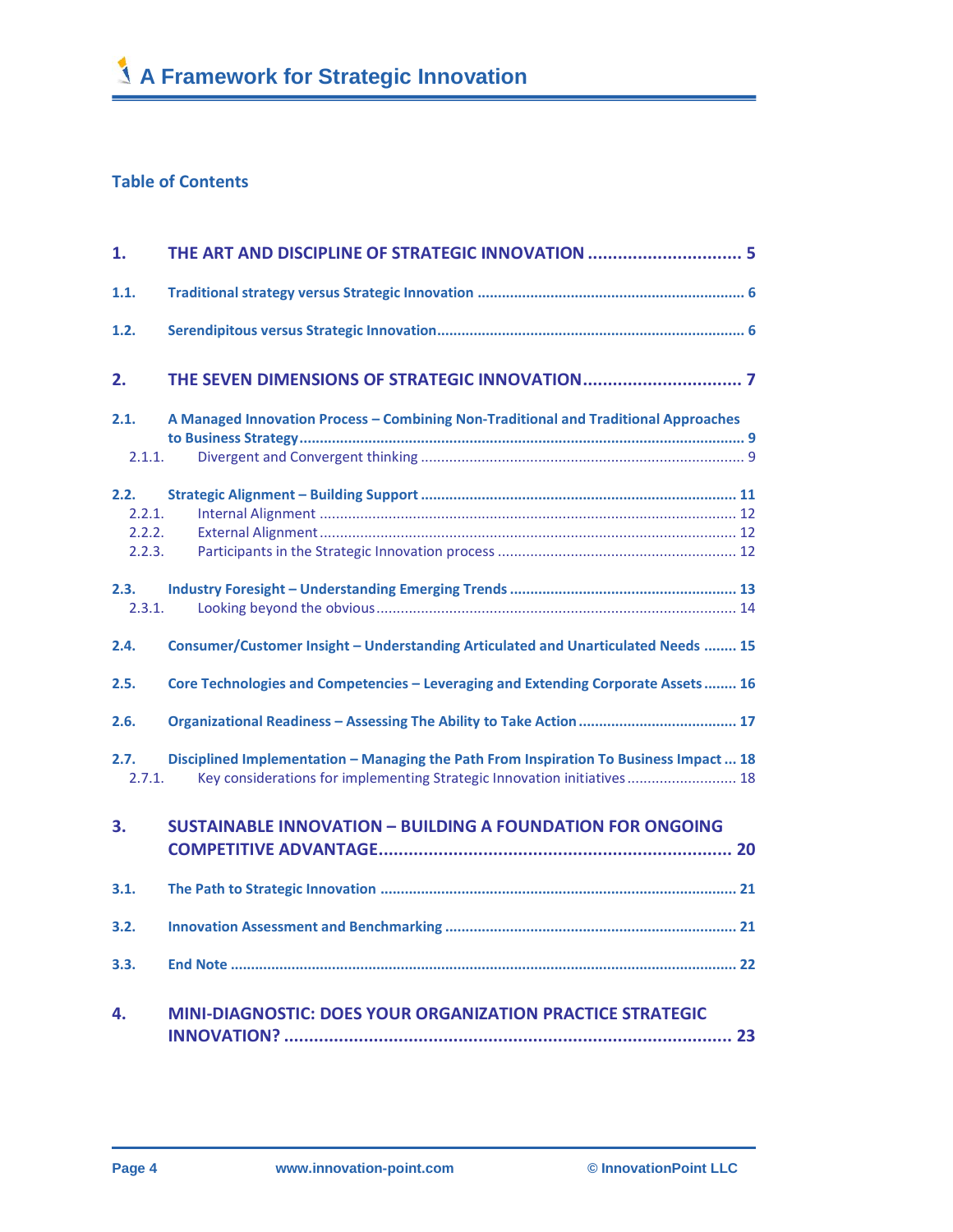#### **1. The Art and Discipline of Strategic Innovation**

Strategic Innovation is the creation of growth strategies, new product categories, services or business models that change the game and generate significant new value for consumers, customers and the corporation.

This paper describes a holistic, multidisciplinary framework that enables organizations to take a strategic approach to innovation.

The framework combines non-traditional, creative approaches to business innovation with conventional strategy development models. It brings together perspectives from a number of complementary disciplines: the non-traditional approaches to innovation found in the business creativity movement; traditional strategy consulting; the new product development perspective of industrial design firms; qualitative consumer/customer research; futures research found in think tanks and traditional scenario planning; and organizational development (OD) practices that examine the effectiveness of an organization's culture, processes and structures.

The framework consists of a cohesive set of practices that inspire imaginative teams to look beyond the obvious, explore a broad range of possibilities, identify significant opportunities, make informed decisions about the most promising paths to pursue, create a shared vision for growth, define pragmatic action plans that "bridge from the future back to the present" and align the organization around the requirements for success.

Strategic Innovation takes the road less traveled  $-$  it challenges an organization to look beyond its established business boundaries and mental models and to participate in an open-minded, creative exploration of the realm of possibilities.

*"All men can see the tactics whereby I conquer, but what none can see is the strategy out of which victory is evolved***."** 

**– Sun Tzu**

Some organizations may feel that seeking breakthroughs is too grandiose a goal, and that they would be content with "simply growing the business". Experience shows, however, that focusing on the short-term typically yields only short-term results – while teams aspiring to seek significant breakthroughs will both identify "big ideas" and also generate closer-in, incremental ideas.

Strategic Innovation is not characterized by mundane, incremental product extensions, the "me-too" business models of close

followers, or band-aids for inefficient processes. It does not consist of simple "facilitated creativity sessions and brainstorming new ideas". It is not based on the linear principles of traditional strategic planning which extrapolate the past in an attempt to predict the future. It does not result in "pure blue sky". Instead, it spans a journey of inquiry and activity  $$ from creative inspiration at the ambiguous "fuzzy front end" through the detailed requirements of successful execution that lead to business impact.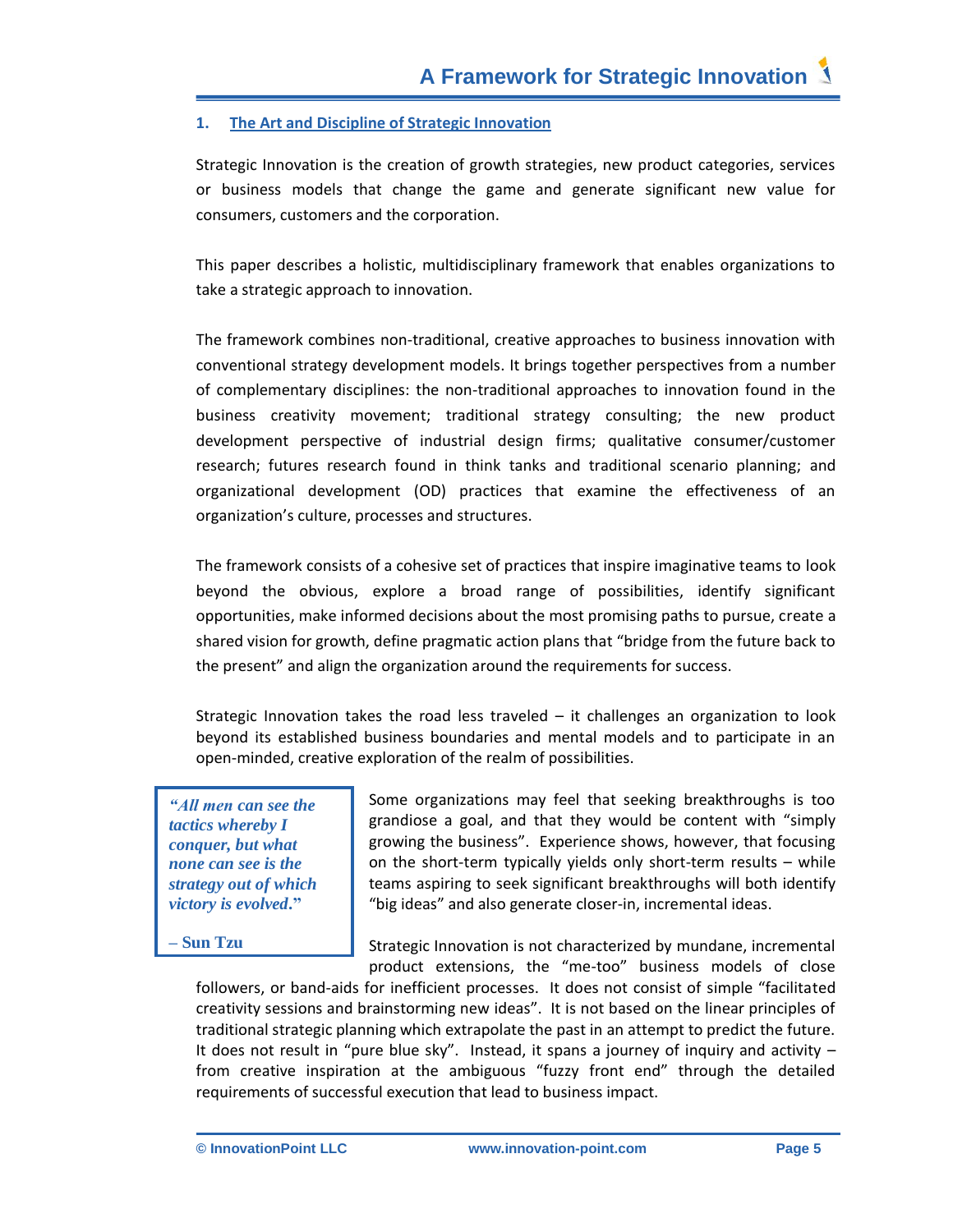Strategic Innovation calls for a holistic approach that operates on multiple levels. First, it blends non-traditional and traditional approaches to business strategy, deploying the practices of "Industry Foresight", "Consumer/Customer Insight" and "Strategic Alignment" as a foundation, and supplementing them with more conventional approaches and models. Second, it combines two seemingly paradoxical mindsets: expansive, visionary thinking that imaginatively explores long-term possibilities; and pragmatic, down-to-earth implementation activities that lead to short-term, measurable business impact.

#### **1.1. Traditional strategy versus Strategic Innovation**

| <b>Traditional approaches</b>        | <b>Strategic Innovation approach</b>                |  |
|--------------------------------------|-----------------------------------------------------|--|
| Adopt a "present to future"          | "Starts with the end in mind" - identifies          |  |
| orientation - takes today as the     | long-term opportunities and then                    |  |
| starting point                       | "bridges back to the present"                       |  |
| Assume a rule-maker/taker            | Assumes a rule-breaker (revolutionary)<br>$\bullet$ |  |
| (defensive/follower) posture         | posture                                             |  |
| Accept established business          | Seeks to create new competitive space/              |  |
| boundaries/ product categories       | playing fields                                      |  |
| Focus on incremental innovation      | Seeks breakthrough, disruptive                      |  |
|                                      | innovation - while continuing to build              |  |
|                                      | the core                                            |  |
| Follow traditional, linear business  | Marries process discipline with creative            |  |
| planning models                      | inspiration                                         |  |
| Seek input from obvious, traditional | Seeks inspiration from unconventional<br>$\bullet$  |  |
| sources                              | sources                                             |  |
| Seek articulated consumer needs      | Seeks unarticulated consumer needs                  |  |
| Are technology-driven (seek          | Is consumer-inspired (seeks consumer                |  |
| consumer satisfaction)               | delight)                                            |  |
| May have a "one-size-fits-all"       | May experiment with entrepreneurial<br>٠            |  |
| organizational model                 | "new venture" or other organizational               |  |
|                                      | structures                                          |  |

Differences between traditional approaches to strategy and Strategic Innovation are:

#### **1.2. Serendipitous versus Strategic Innovation**

Many organizations rely on serendipitous acts of creativity to foster innovation. Others take an ad hoc, unstructured approach, which often results in only incremental improvements with poor implementation that can lack sponsorship.

Strategic Innovation is a holistic, systematic approach focused on generating beyondincremental, breakthrough or discontinuous innovations. Innovation becomes "strategic" when it is an intentional, repeatable process that creates a significant difference in the value delivered to consumers, customers, partners and the corporation. A Strategic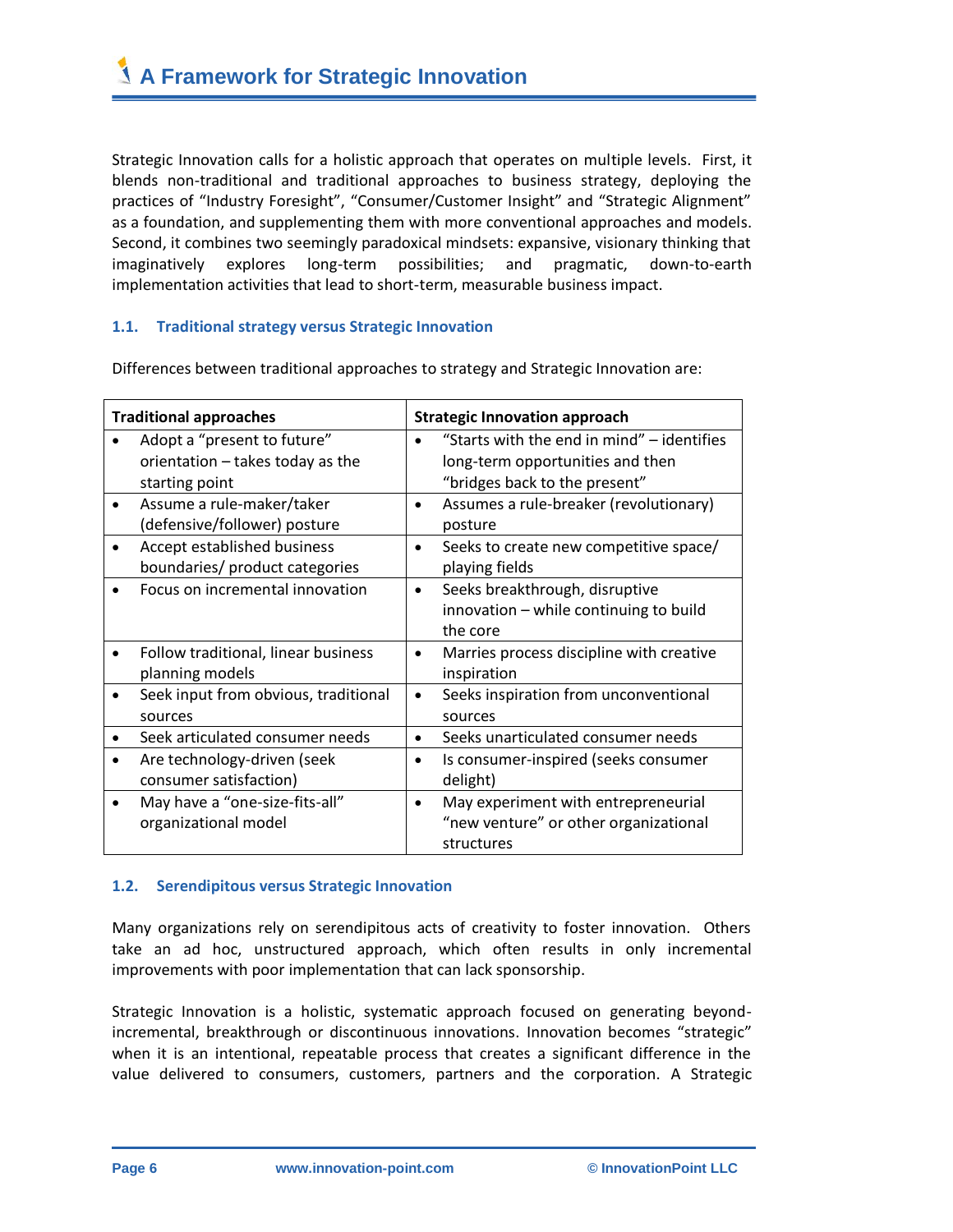Innovation initiative generates a portfolio of breakthrough business growth opportunities using a disciplined yet creative process.



#### **2. The Seven Dimensions of Strategic Innovation**

The Strategic Innovation framework weaves together seven dimensions to produce a portfolio of outcomes that drive growth. These dimensions are:

- **A Managed Innovation Process** Combining Non-Traditional and Traditional Approaches to Business Strategy
- **Strategic Alignment** Building Support
- **Industry Foresight** Understanding Emerging Trends
- **Consumer/Customer Insight** Understanding Articulated and Unarticulated Needs
- **Core Technologies and Competencies**  Leveraging and Extending Corporate Assets
- **Organizational Readiness** The Ability to Take Action
- **Disciplined Implementation** Managing the Path From Inspiration To Business Impact

A **Managed Innovation Process** lies at the creative core of the approach. By facilitating the interplay between external perspectives and an organization's internal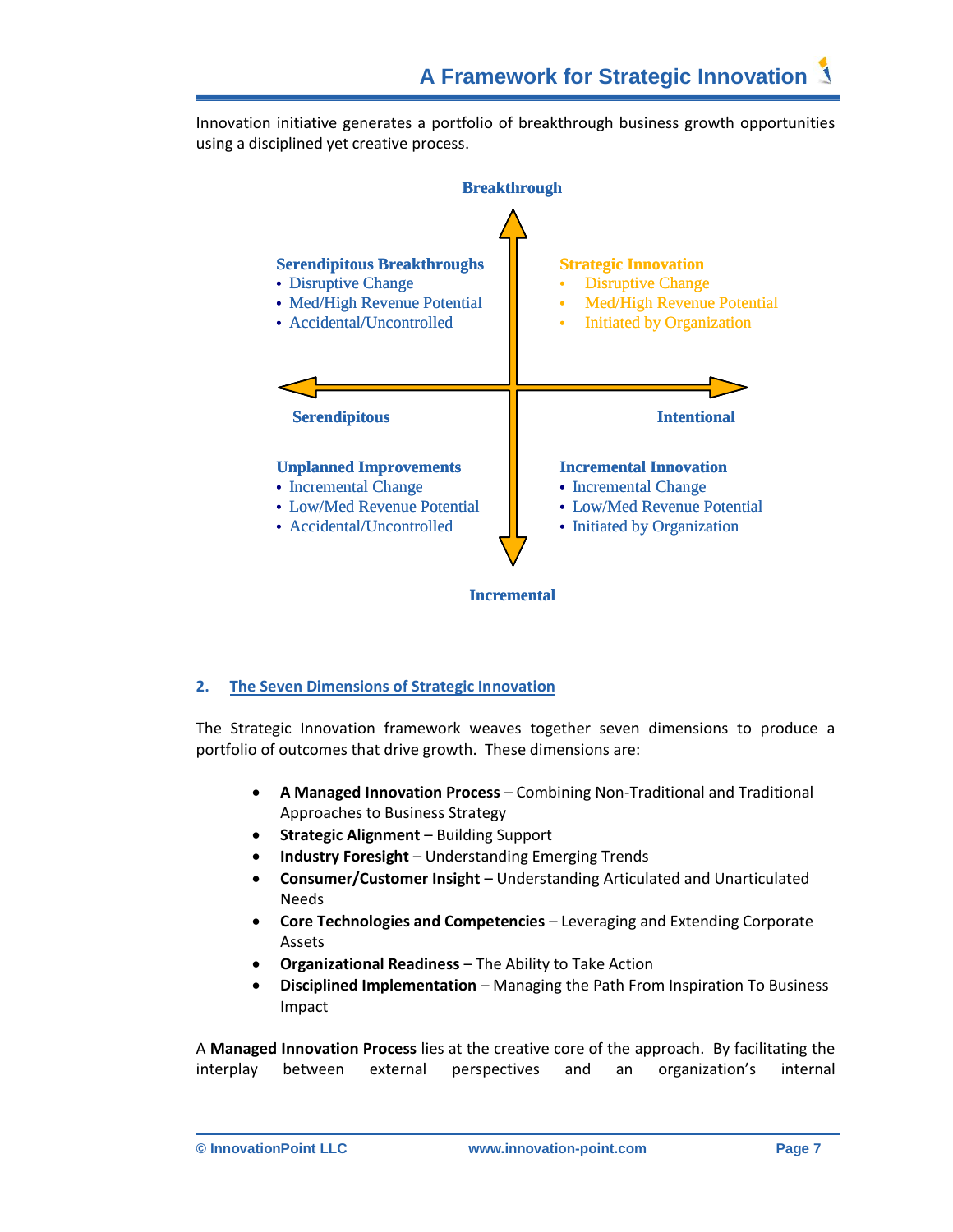capabilities/practices – and by looking beyond the obvious – it is possible to inspire the corporate imagination to explore a diverse array of new possibilities.

The process is designed and managed to create **Strategic Alignment** – the enthusiastic internal support among key stakeholders required to galvanize an organization around shared visions, goals and actions.

**Industry Foresight** provides a "top-down" perspective that seeks to understand the complex forces driving change, including emerging and converging trends, new technologies, competitive dynamics, potential dislocations and alternative scenarios.

**Consumer/Customer Insight** provides a "bottom-up" perspective, a deep understanding of both the articulated (explicitly stated) and unarticulated (latent or unrecognized) needs of existing and potential consumers/customers.

**Core Technologies and Competencies** is the set of internal capabilities, organizational competencies and assets that could potentially be leveraged to deliver value to customers, including technologies, intellectual property, brand equity and strategic relationships.

A company's **Organizational Readiness** may drive or inhibit its ability to act upon and implement new ideas and strategies, and to successfully manage the operational, political, cultural and financial demands that will follow.

Lastly, success will be enabled or limited by an organization's capacity for effective, **Disciplined Implementation**.

An organization moves beyond an ad hoc approach to innovation when it begins to develop and institutionalize a cultural mindset and a set of processes that support repeatable, **Sustainable Innovation**. This then becomes a foundation for ongoing competitive advantage. Visually, the Strategic Innovation framework is described as follows: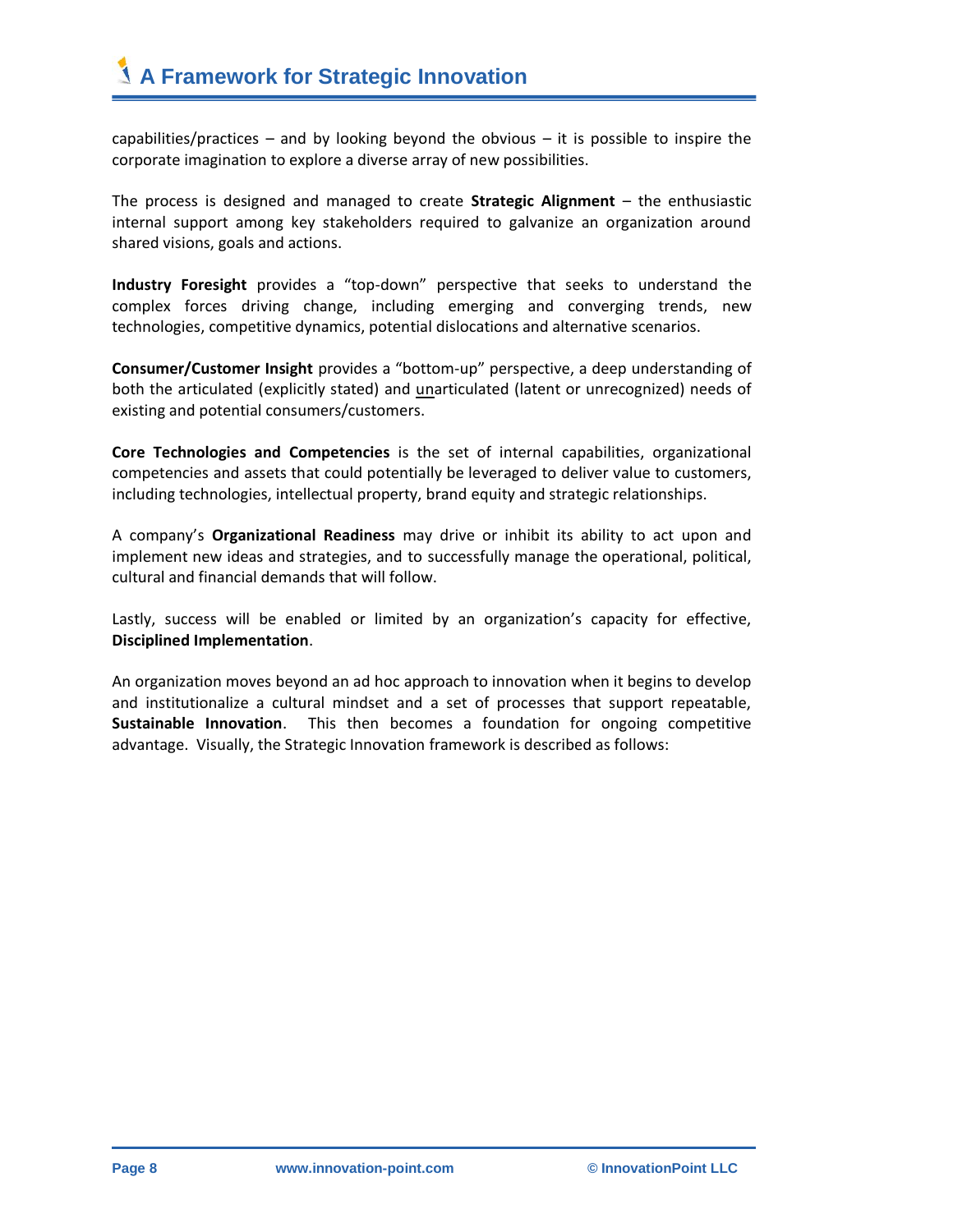

#### **2.1. A Managed Innovation Process – Combining Non-Traditional and Traditional Approaches to Business Strategy**

The Managed Innovation Process covers the sequence of activities from the beginning of an initiative through implementation. It goes far beyond conducting a simple brainstorming session.

The process combines both unconventional and traditional elements. It includes the usual consumer, market trend and competitive analyses, but quickly looks beyond them. As an inspirational catalyst for breakthrough growth, it is maverick and entrepreneurial, rooted in a provocative, "all-things-possible" perspective that demands radical rethinking, challenges the status quo and calls for both left and right brain thinking from an organization's key stakeholders.

As a team-based framework the approach includes facilitated workshop sessions: part information exchange, part exploration, part mediation, part creative invention and part improve theater. These sessions stimulate cross-functional teams to look beyond the obvious and to explore and speculate about future possibilities. The workshops intentionally juxtapose unlikely, contradictory perspectives which inspire new thinking and force a creative tension that stretches the mind to new levels of inventiveness. The resulting view of the future is then supplemented with the usual methodologies and analysis found in traditional futures planning.

### **2.1.1. Divergent and Convergent thinking**

The innovation process is divided into two broad modes of thinking: "Divergent" and "Convergent".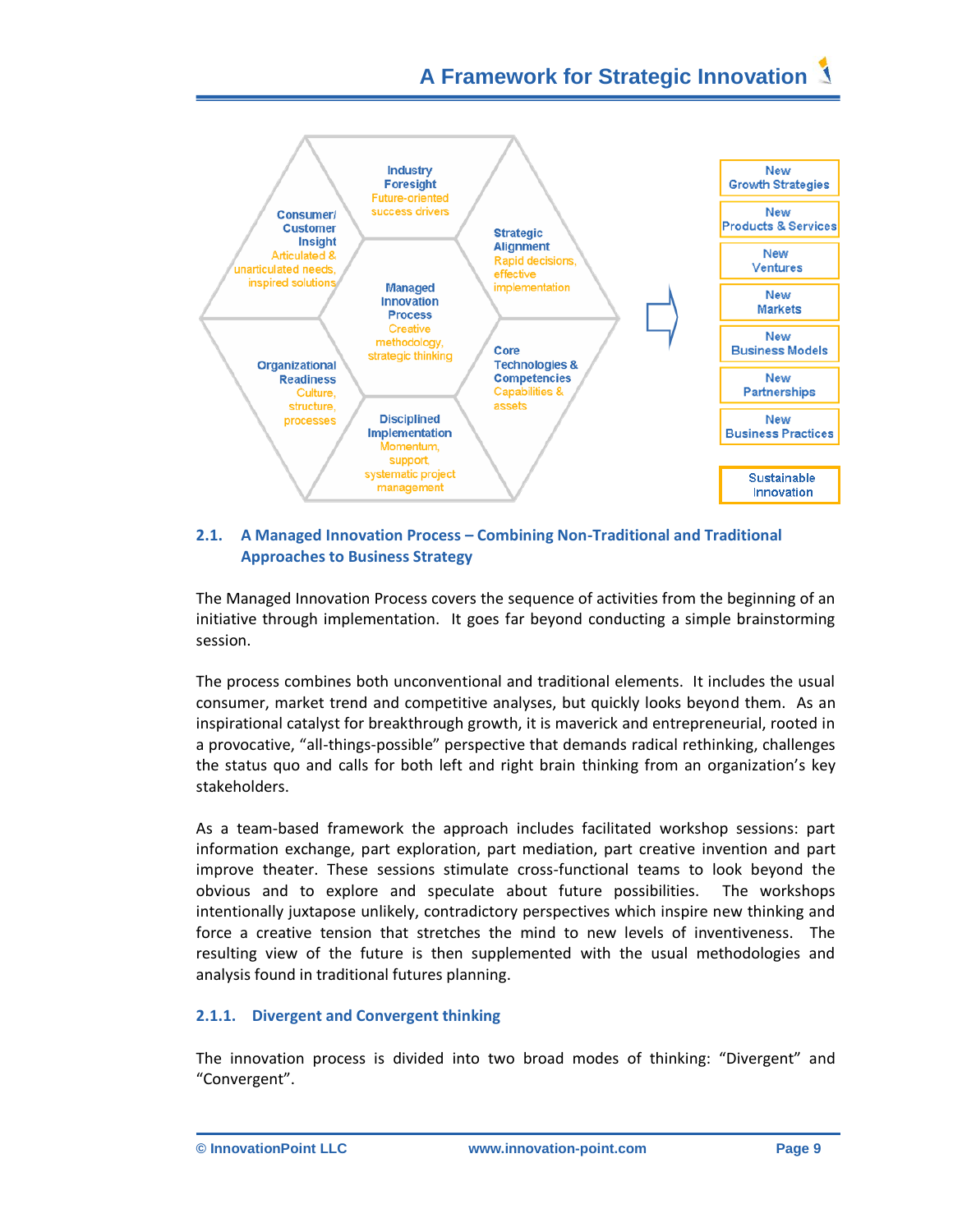## **A Framework for Strategic Innovation**

The "Divergent" mode lies at the heart of the Strategic Innovation approach. It is openended, exploratory, and inquisitive, deploying non-traditional, creative thinking and future visioning techniques. It includes "exploratory" consumer/customer insight research,

*"Creativity is about divergent thinking. Innovation is about convergent thinking."* 

**– Ikujiro Nonaka**

qualitative exploration of industry/market trends, and speculates on possible industry discontinuities, etc.

It is here, with the notion of "Divergent thinking" that organizations often fail in their attempts to innovate. Believing that it is frivolous, "blue sky", time consuming and slows time to market, they choose to minimize or neglect it.

Impatient for short-term success, driven by quarterly scorecards, or constrained by a corporate mindset that has to demonstrate activity and quickly "get to the answer", many organizations find it hard to step back and diverge. This often results in predictable, uninspired, incremental innovations that clog the pipeline and take a great deal of time and resources to manage.

In reality they could have far greater impact had they taken the time to diverge at the outset, acknowledge their "blind spots" and explore potentially fruitful areas, and fill the pipeline with well-grounded, "bigger ideas" that offer greater potential.

It is "Divergent" thinking, then, that opens the door to the possibility of identifying breakthroughs. Most companies have no difficulty generating ideas for new products. During this "Divergent" mode it is important to explore other areas for innovation, such as new ways to work with external partners, communicate with consumers or enable faster time-to-market. This is true even if the effort is focused on new products, since these other factors directly impact the success or failure of the new product concepts.

Subsequently, through "Convergent" processes that call for traditional business tools, techniques and data analysis, potential opportunities are evaluated, prioritized, refined and then often moved through a formal decision-based Stage Gate™ process until the most promising ones are implemented. Throughout the entire process, a focus on short-term opportunities that leverage "low hanging fruit" is paired with the search for mid- and longterm breakthrough growth strategies.

While the elements of the process generally occur in a particular sequence there is not one single, rigid road map – the path is non-linear, modular and responsive to the needs of the moment. It is flexible and creative, providing the glue, the spark and the artistic magic that weaves together the dimensions of Strategic Innovation in real-time.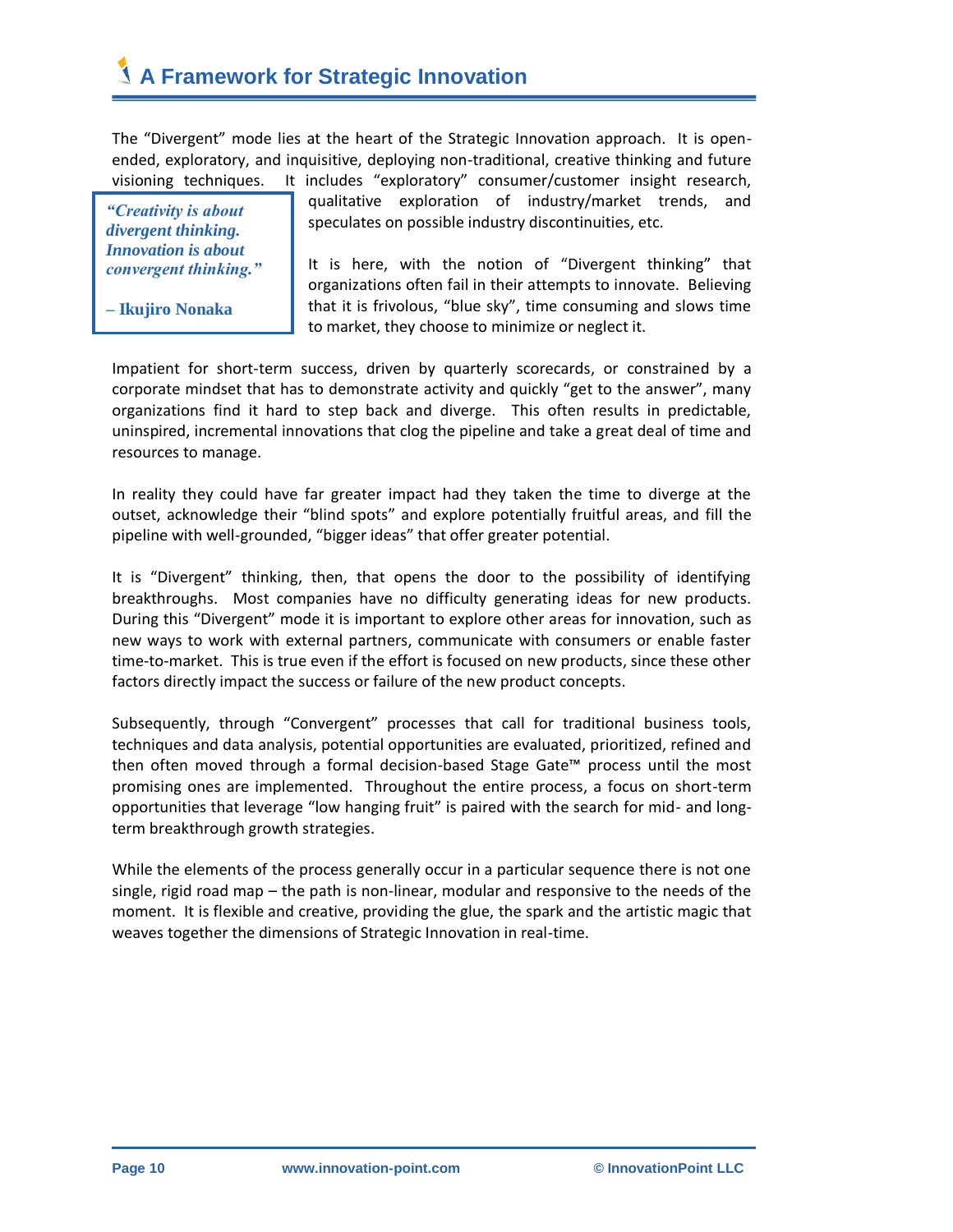The elements of the Managed Innovation Process vary depending on the business challenge (growth strategy, product innovation, packaging innovation, etc.), but broadly speaking are as follows:



#### **2.2. Strategic Alignment – Building Support**

"Strategic Alignment" is the process of engaging the senior leadership team, a broad crosssection of the organization and key external stakeholders in the development of a shared vision and the path forward.

Innovation initiatives – like other types of change effort – often fail because the outcomes are "Not Invented Here", silver bullet solutions imposed by senior management, "pet ideas" pushed through by individuals with loud voices, seniority or political influence, or developed outside the organization in some sort of consultant think tank and handed down for implementation after a final presentation. Active cross-functional participation in the

*"People Support What They Help Create."* 

**– Anonymous**

innovation process builds "Strategic Alignment" among key stakeholders both within an organization and among its key external stakeholders.

This kind of alignment galvanizes the organization, creates ownership, enthusiasm and commitment, accelerating funding decisions and building a strong foundation for successful

implementation. Building alignment is more than just a way to ensure that key stakeholders are "intellectually on board and excited". It is critical for operational success, enabling cross-functional decisions and agreement on the tough issues around implementation activities such as competencies or assets that will need to be leveraged, resource allocation, roles and responsibilities or new ways in which departments will need to work together.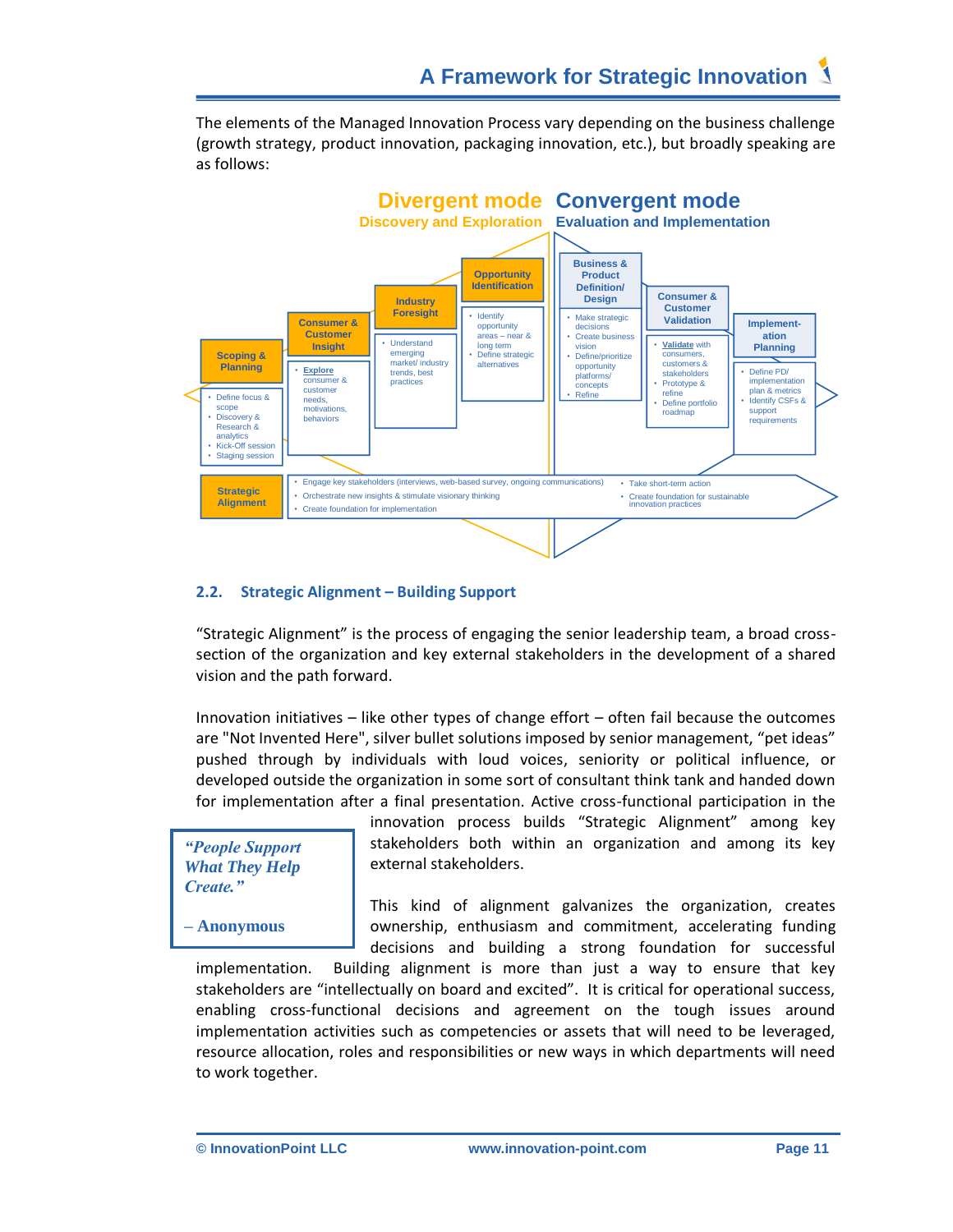With that in mind it is essential to ensure that stakeholders are engaged in appropriate ways and with suitable frequency – not just invited to a brainstorming session as a courtesy or an afterthought.

#### **2.2.1. Internal Alignment**

There are several considerations when assembling the internal team that will drive an innovation initiative. First, it is important to select a cross-functional Core Team of visionary, energetic change agents and future leaders – inspired and inspiring individuals who want to make a difference. Second it is critical to choose a mix of seniority levels typically from executive to middle management to lower level employees that are often closer to the consumer/customer. Third, a successful Core Team consists of four different categories: subject matter experts, decision makers, implementers and not least, "naïve" perspectives – maverick free-thinkers whose role is to challenge the team's incoming beliefs and assumptions. Fourth, the team will need a balanced combination of thinking and problem-solving styles – including mindsets suitable for exploratory thinking in ambiguous, speculative "front end" settings, as well as the more analytical mindsets required during implementation. Fifth, the team captain should consider including team members from different business units, geographies or sister companies. In addition to the Core Team, an Extended Team of internal opinion leaders, supporters and evangelists should be appointed to act as "functional ambassadors" to represent the interests of (and provide information to) their respective areas in advance of the implementation phase.

To ensure ongoing support, it is imperative to establish executive-level sponsorship ideally from more than one functional area.

#### **2.2.2. External Alignment**

In some cases it may be important to build external alignment with – and to gather insights and ideas from -- partner organizations by formally making them part of the co-creation process. This would call for building a Core or Extended Team that includes representatives from the organization's supplier, channel, manufacturing or packaging partners or advertising or branding agency.

#### **2.2.3. Participants in the Strategic Innovation process**

In order to enable Industry Foresight, Customer Insight and Strategic Alignment, the Strategic Innovation process engages a broad range of participants and perspectives from within and outside the organization, as follows: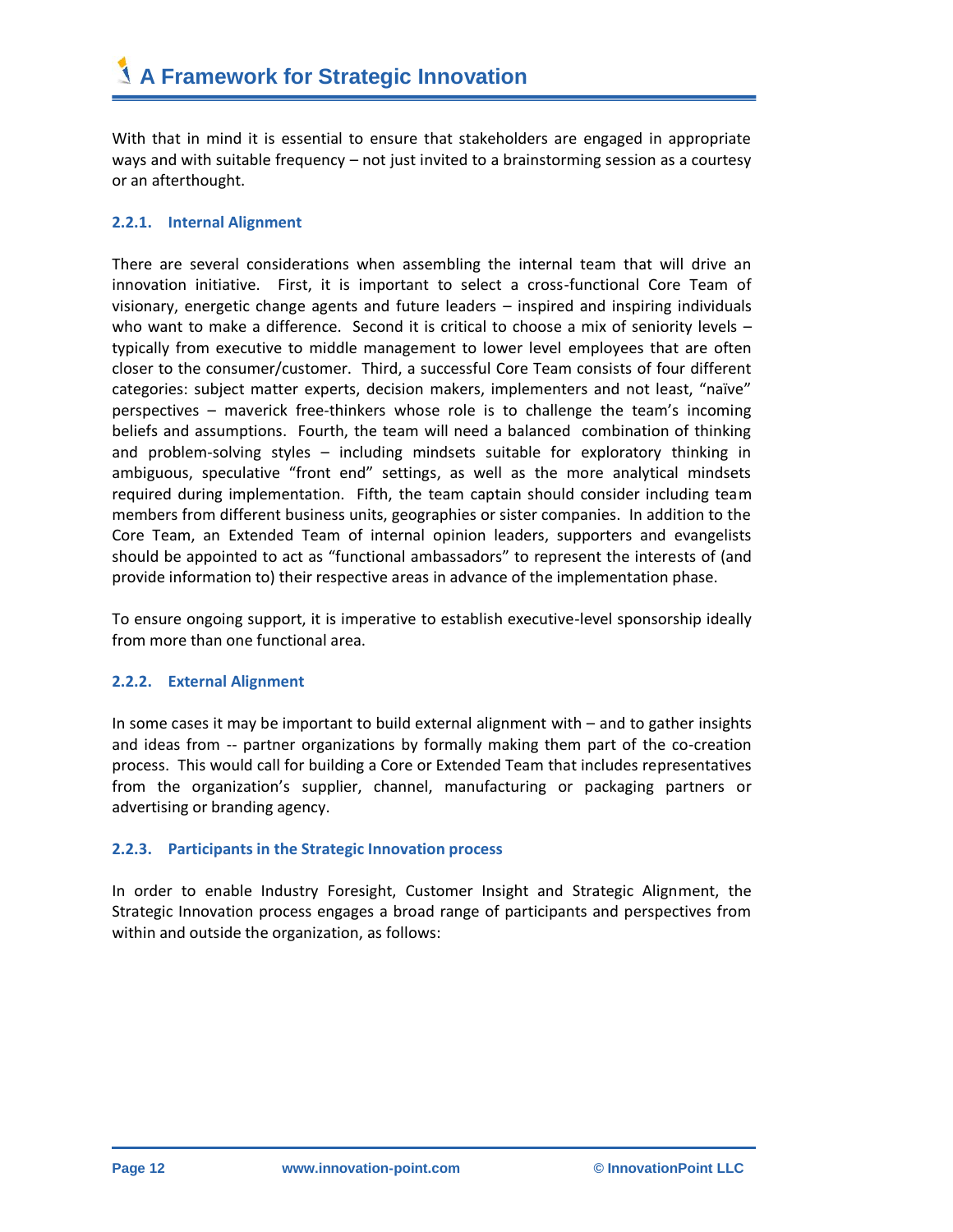#### **Internal Participants External Participants Extended External Team Thought**  Liaison to internal **Leaders** stakeholders – Visionaries, Functions, Levels, practitioners, **Geographies Core Team** K academics **BUs** Cross-functional **Consumers**  team of change Current, emerging, **InnovationPoint** agents and potential **Process Leader External Internal Stakeholders Stakeholders** Customers, retail partners, strategic lliances, supplier

#### **2.3. Industry Foresight – Understanding Emerging Trends**

Surprisingly, many organizations have not developed a point of view on where their industry is heading, rarely looking beyond their own boundaries, too busy fighting today's fires to take the time to truly understand what is driving their operating environment and how it might potentially evolve. While managers are busy managing, and executives are busy executing, nobody is busy "envisioning". It is akin to sitting in a small sailboat unaware of the weather conditions and dangers that lie ahead.

"Industry Foresight" is a "top-down" approach that explores the drivers, trends, enablers and dislocations within one or more industries. The world of meteorology provides a compelling analogy. The ongoing monitoring of a complex, intertwined set of

meteorological forces allows us to develop a viewpoint how they may collide to impact our world in terms of the weather. Similarly, visionary organizations establish a process for monitoring the complex interplay of key trends that may potentially impact their business. It is in looking at the forces of deregulation, industry convergence and emerging markets, and in exploring the intersections of social, demographic, technical, environmental,

*"I skate to where the puck is going to be, not where it has been."* **–** *Wayne Gretzky*

political, competitive and other trends that potential "white space" opportunities are revealed. Since today's world is not linear, we cannot extrapolate the past to predict the future. Industry Foresight therefore goes beyond traditional market trend research by taking a speculative, "what if" perspective, seeking out – and in some cases even intentionally creating – industry disruptions.

Monitoring emerging trends enables an organization both to avert threats to the existing business and to identify potential market opportunities that may arise when industry trends converge. Forward-looking organizations have a curiosity and a thirst to engage with fresh perspectives from the outside. They actively seek out opportunities to stretch their thinking and to move beyond their own set of inbuilt experiences, beliefs and "blind spots". This is central to the Strategic Innovation approach. When an organization looks beyond its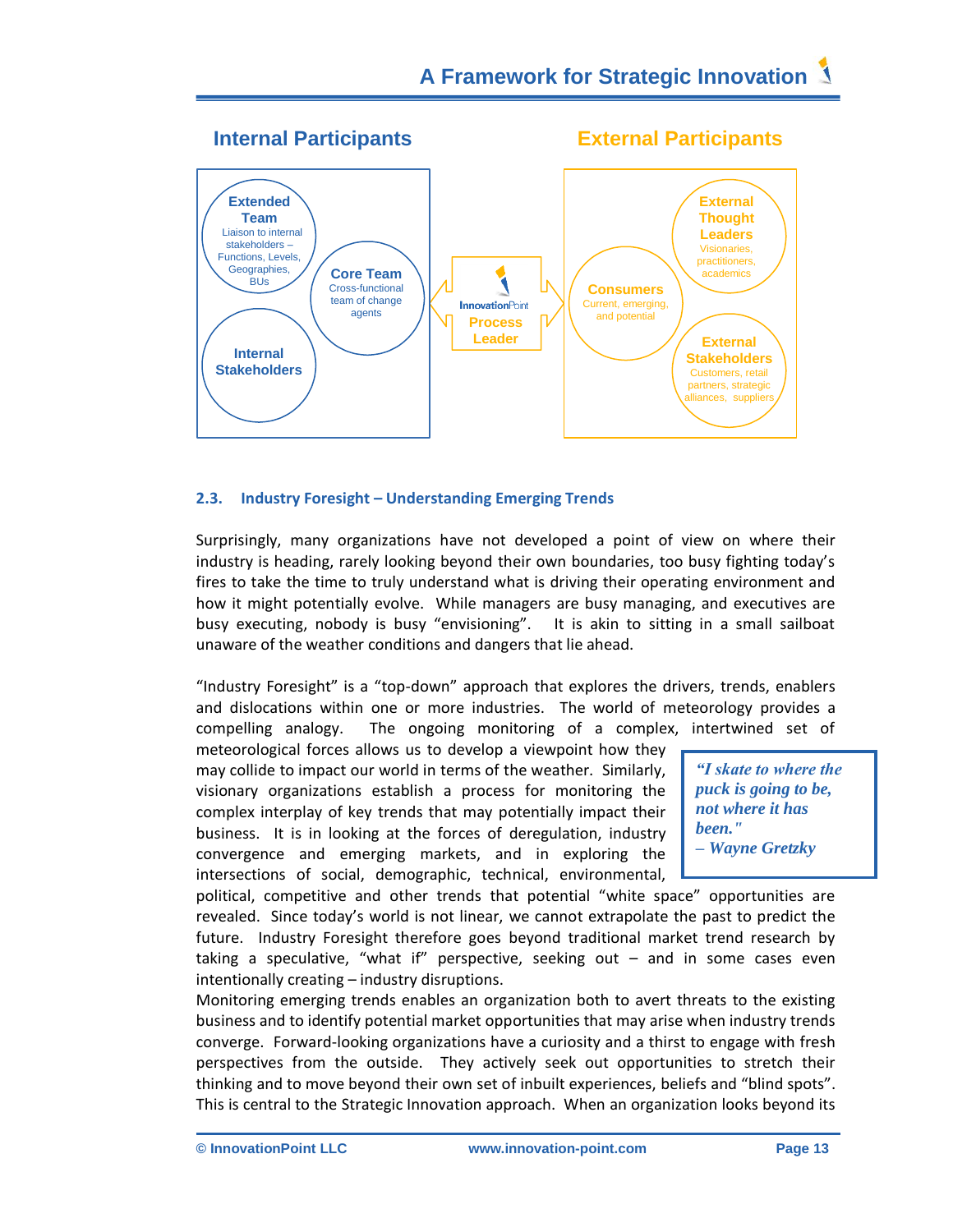own orthodoxies, technology capabilities, business boundaries and historical operating practices it dramatically raises its ability to identify platforms for breakthrough growth. For example, an organization is beginning to take a more future-oriented view of the world – and the possibilities it may offer – when it starts to bring emerging technologies onto its radar screen, rather than relying on the technologies it has used in the past. Similarly, it may be aware of several interesting external technologies but may not have done much to actively explore the possibilities of integrating them.

#### **2.3.1. Looking beyond the obvious**

The possibilities start to become interesting when an organization looks outside its historical business and starts thinking about "adjacent worlds". For example, a food manufacturer with a strong retail channel infrastructure may move beyond its focus on "new products for existing segments and channels", and start thinking about the world of

*"A problem cannot be solved by the same consciousness that created it."* 

**– Albert Einstein**

schools or medical institutions. There are many kinds of adjacency moves, such as new categories, new geographies, new channels, new benefits and new products.

While it might be easy to dismiss ideas that are "too futuristic" the opportunities for long-term growth are compelling when an organization starts to think even more expansively and explore less obvious, "non-adjacent worlds". For example, that same

food manufacturer may think about blurring product categories or industry boundaries by looking into opportunities at the intersections of aromatherapy, information technology, personal communications and consumer electronics, fashion, the arts, nanotechnology, the Hip Hop community or ways to apply emerging non-food technologies. Breakthroughs often come from making non-obvious connections that spark imaginative thinking. This is not to suggest that the food manufacturer move into the consumer electronics industry – yet it is entirely feasible to learn from analogies from that world, or to enter into unusual partnerships in a way that opens up new possibilities. Since competitors are probably not thinking in this way – and certainly not juxtaposing this same set of "worlds" – the resulting viewpoint is proprietary.

Organizations today have no tolerance for "blue sky" dreams that are not actionable. The key is to create a long-term vision for the future and to then pragmatically "bridge back to the present" by defining strategies and actions that enable the organization to start with the end in mind. Senior executives are much more willing to engage in visionary thinking when they are assured that it will be accompanied by tight descriptions of roles and responsibilities, project plans, milestones, metrics and business case analyses.

One compelling forum for radical exploration is a carefully orchestrated "Thought Leader Panel" in which an organization's change agents and innovators are brought face-to-face with external industry "Thought Leaders" to explore, speculate and collaborate in a shirtsleeves working environment.

This panel process brings together a team of forward-looking external provocateurs and experts – visionary experts in their respective fields – to introduce fresh perspectives and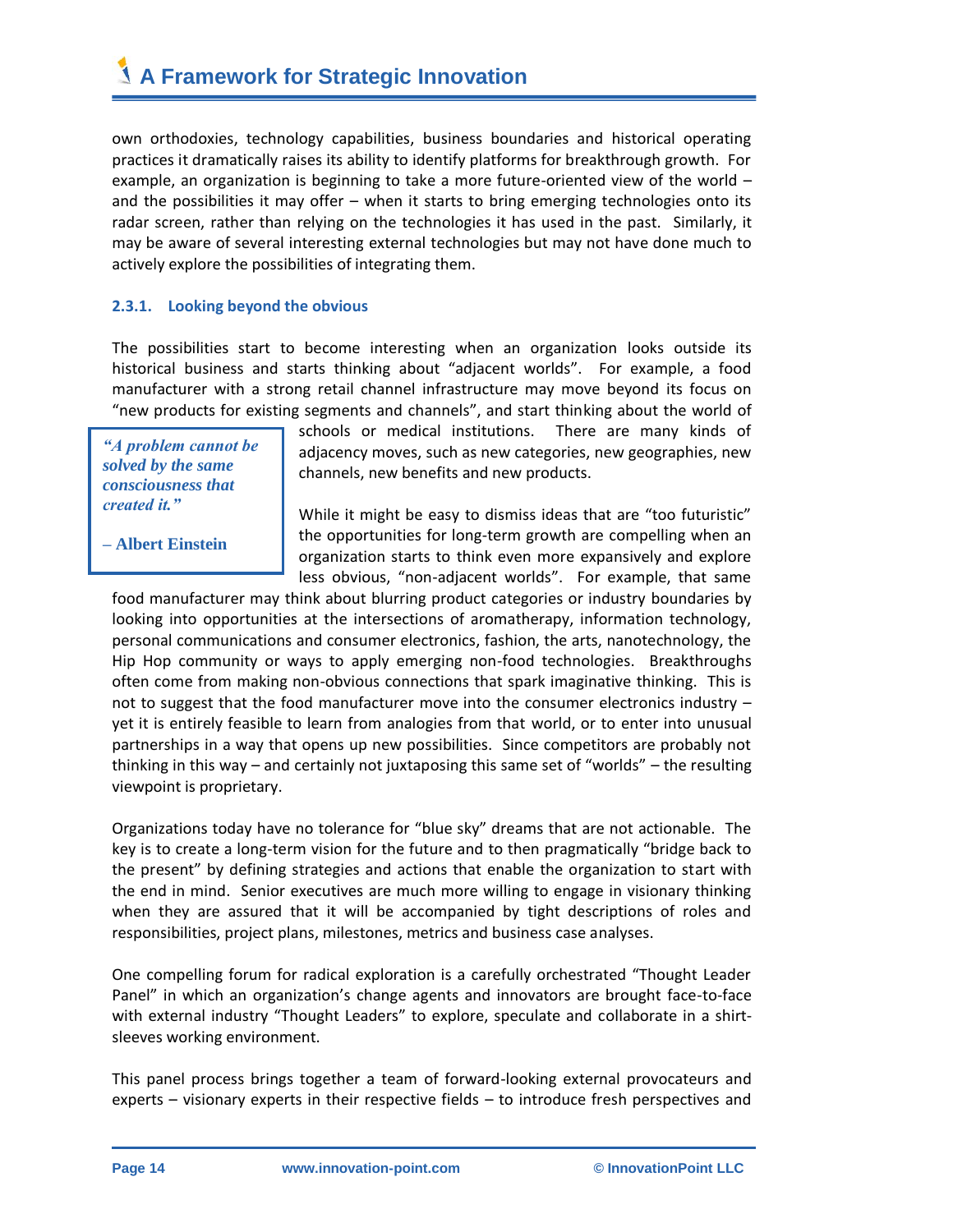insights, challenge established thinking, and collaboratively explore potential growth opportunities, new businesses, new products/services, and innovative business models that may be revealed at the intersection of different worlds and emerging trends.

While the obvious approach is to manage this kind of forum as a traditional "panel discussion", such an approach fails to deliver in several ways. One example is that it does not fully exploit the potential interactions between external participants. The spark of inspiration comes when different perspectives on the future are vociferously debated, and when a variety of non-traditional techniques help participants move beyond facts and speculate and visualize radical possibilities. Clearly, selecting and combining an imaginative and provocative set of perspectives is critical to success.

Through Industry Foresight, then, an organization can develop a compelling, proprietary view of the future, enabling it to then define a well-grounded and pragmatic participation strategy.

#### **2.4. Consumer/Customer Insight – Understanding Articulated and Unarticulated Needs**

Most organizations would like to see themselves as consumerdriven, and aspire to create products, services and solutions that are grounded in consumer needs. In reality organizations often have scant understanding of consumers' deep-seated behaviors, perceptions and needs. Product-driven companies in particular could benefit greatly from taking a more consumer/customer-inspired approach, though this is often at odds with the organization's cultural norms, especially if the technologists hold the power.

"Consumer/Customer Insight" is a qualitative, "bottom-up" approach that leverages insights into the behaviors, perceptions and needs of current and potential consumers/customers by involving them as true partners in the innovation process. It is a non-traditional, imaginative approach to research that seeks a deep understanding of needs and the drivers of behavior at a level well beyond what they consumers/customers are able to articulate themselves.

*"Markets are conversations."* **– Clue No. 1, Cluetrain Manifesto**

*"Markets consist of human beings, not demographic sectors."* **– Clue No. 2, Cluetrain Manifesto**

*"There are two conversations going on. One inside the company. One with the market."* **– Clue No. 53, Cluetrain Manifesto**

While it is important to include traditional consumer data in the innovation process, many organizations are uncomfortable experimenting with approaches they see as less black and white. Consumer/customer involvement in product development often consists of traditional focus groups, panels or web-based surveys, and frequently goes no further than soliciting customer response to internally-generated product concepts, or specific executions such as feature preferences, packaging or advertising directions.

While validating ideas with consumers is essential, limiting consumer interactions to feedback gathering is a missed opportunity. The Strategic Innovation approach uses conventional consumer forums (focus groups, interviews, panels, etc.) in far more imaginative ways. The goal of this "exploratory" consumer work is to spark fresh thinking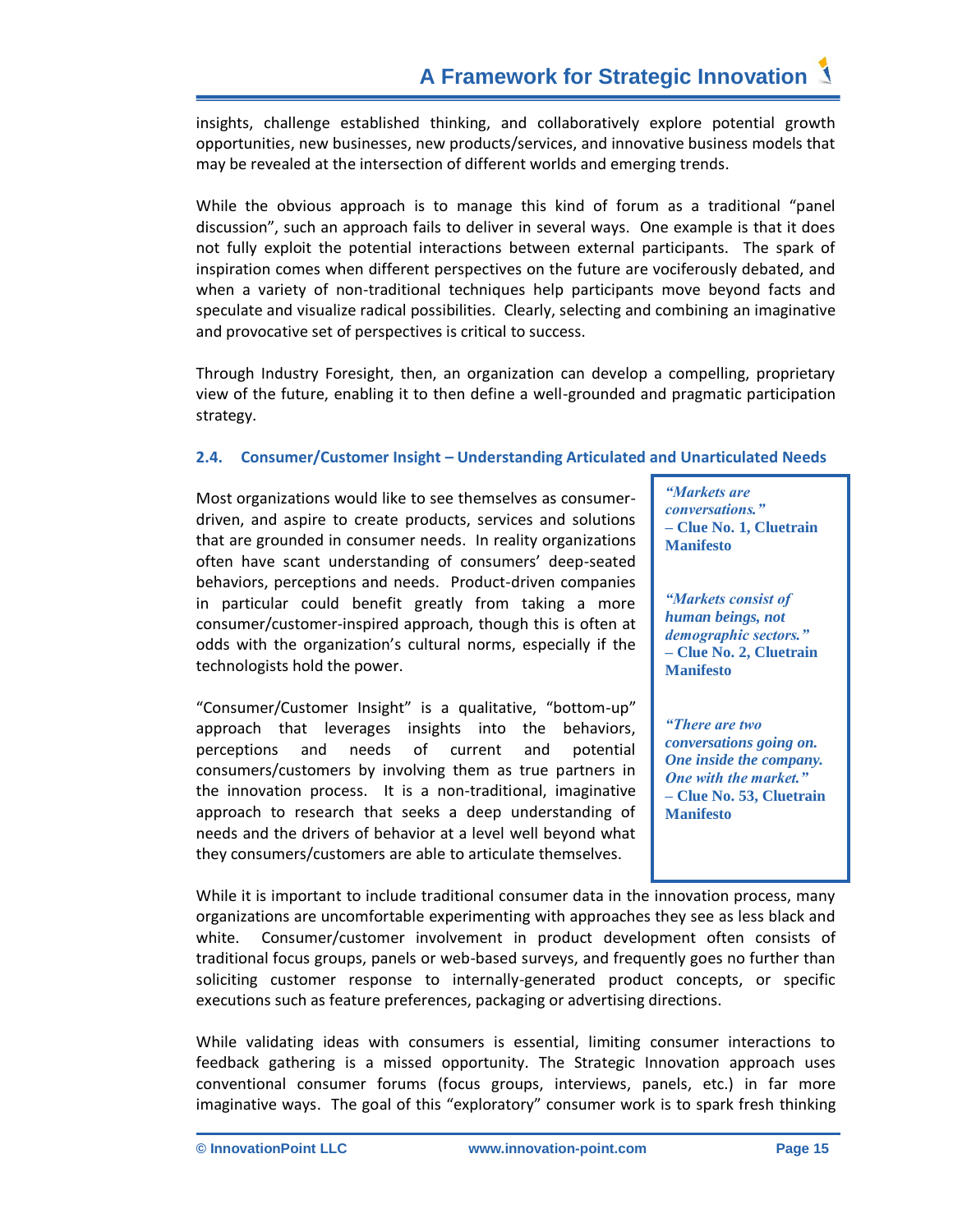# **A Framework for Strategic Innovation**

about future possibilities that then translate into growth strategy and new product categories, etc. Experimenting with non-traditional techniques unfamiliar to industry competitors will help gain deeper insights and identify opportunities and concepts that have a greater degree of "emotional resonance" with consumers.

Equally, many consumer research programs are content with hearing what customers actually say, but do not explore the fertile ground of their *unarticulated* (latent) needs. The "Voice of the Consumer" has become a standard part of the toolkit of marketers and researchers across most industries, but working with the spoken word is obvious and relatively straightforward. Furthermore, since competitors are doing it too it provides little competitive edge.

The practice of ethnographic research is gaining ground – more rapidly in some industries than in others – but it has been slow to gain acceptance. If conducted poorly the output may be highly ambiguous and the implications may not be very clear. Despite the opportunity ethnographic research offers for breakthrough insights, many enterprises are reluctant to consider it as a viable approach.

Consumer/customer participation in corporate strategy development is practically unheard of. There is a tremendous opportunity in involving consumers/customers (and suppliers and other external stakeholders, etc.) as true partners in the innovation process by adopting a Consumer/customer Insight approach.

The approach is not limited to consumers/customers, but can be extended to glean insights from many other types of stakeholders – examples include: channel partners, suppliers, employees, investors, early adopter non-users, etc.

#### **2.5. Core Technologies and Competencies – Leveraging and Extending Corporate Assets**

A solid understanding of a company's core technologies and competencies provides a pragmatic filter against which imaginative ideas can be assessed and shaped into practical investment-worthy opportunities. Even when an organization possesses deep insight into consumer/customer needs and future trends, transforming ideas into action is an uphill battle unless there is a keen sense of the organization's inherent strengths and ability to leverage its core assets.

It is essential to not just consider an organization's technologies but also other capabilities that are integral to success. Such competencies may include intellectual property or patents, unique relationships with suppliers and partners, brand equity, speed and operational agility or unique business practices. In large organizations with multiple business units one group may have developed its own operational processes and have valuable competencies and best practices to share with other parts of the enterprise.

In order to be viable, therefore, any innovations must possess a tight link to core competencies. This does not only mean technologies and competencies the organization possesses today. It would be shortsighted to ignore the significant opportunities that could be pursued by partnering, outsourcing or acquiring new technologies and competencies.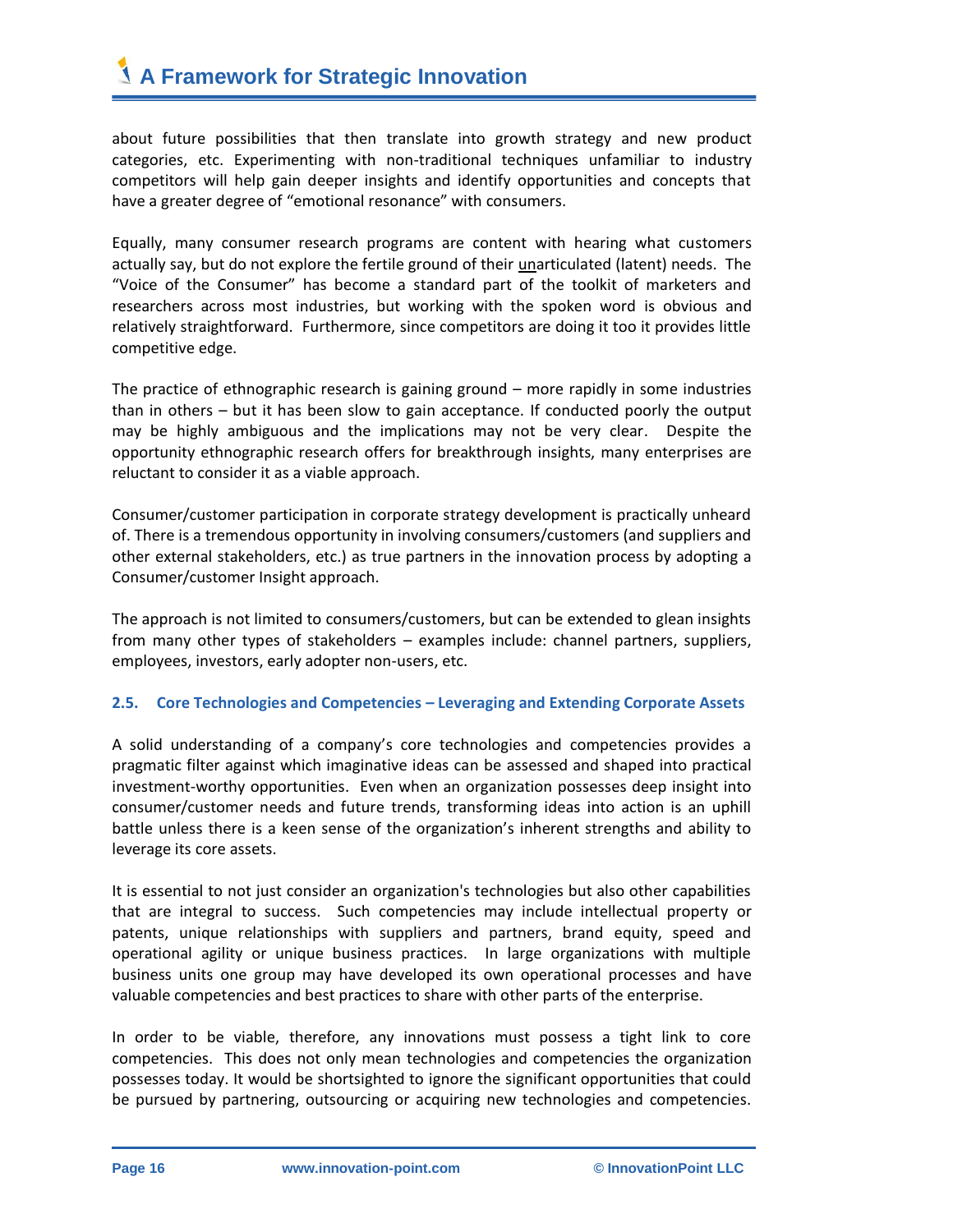Many organizations inadvertently limit their growth options by trying to be self-sufficient or by not being open to expanding their stable of established external partners.

#### **2.6. Organizational Readiness – Assessing The Ability to Take Action**

There is a time for inspired dreaming and high-minded vision development and opportunity identification (during "Divergent" thinking) and a time for down-to-earth pragmatism (during "Convergent thinking"). It is critical to draw upon each mindset at the appropriate time.

During the pragmatic ("Convergent") stage it is essential to have a clear understanding of a company's "Organizational Readiness" – its ability to act upon and implement innovative ideas and strategies, and to successfully come to grips with the operational, political, cultural and financial demands that will follow. Even with the most inspired vision and innovative products an organization may simply not be in a position to effectively implement. The approach therefore calls for an assessment of "Organizational Readiness" along three dimensions:

*"Everyone wants to grow; most people are just unwilling to change in order to do so."*

**– Anonymous**

• **Cultural readiness**. This refers to the mindset and norms that allow individuals and teams to think imaginatively, to take prudent risks, and to seek out, create and introduce innovative solutions. It includes such factors as: senior leadership's operating styles and directives (both spoken and unspoken), longversus short-term focus, employee profiles and thinking styles, corporate

values (especially on the role of innovation), mental models about business boundaries and "the way we do things, here", bias for collaboration, decision-making styles, bureaucracy levels, internal power struggles, political agendas, willingness to embrace change and penchant for action.

• **Process readiness**. This refers to the general business processes and practices that enable functional groups to operate effectively and collaborate toward a common goal – as well as a robust set of methodologies and tools specifically designed to drive innovation.

*"The real difficulty in changing the course of any enterprise lies not in developing new ideas, but in escaping old ones."*

**– John Maynard Keynes**

• **Structural readiness.** This refers to the organizational structures and technologies that support innovation as well as levels of flexibility to assign available and qualified staff to high-priority projects – without question one of the leading barriers to implementation.

Understanding an organization's readiness to act informs initial decisions about project scoping, time horizons and the desired level of breakthrough, sets expectations about how to effectively work with the Core Team and other stakeholders, and enables a realistic approach to implementation.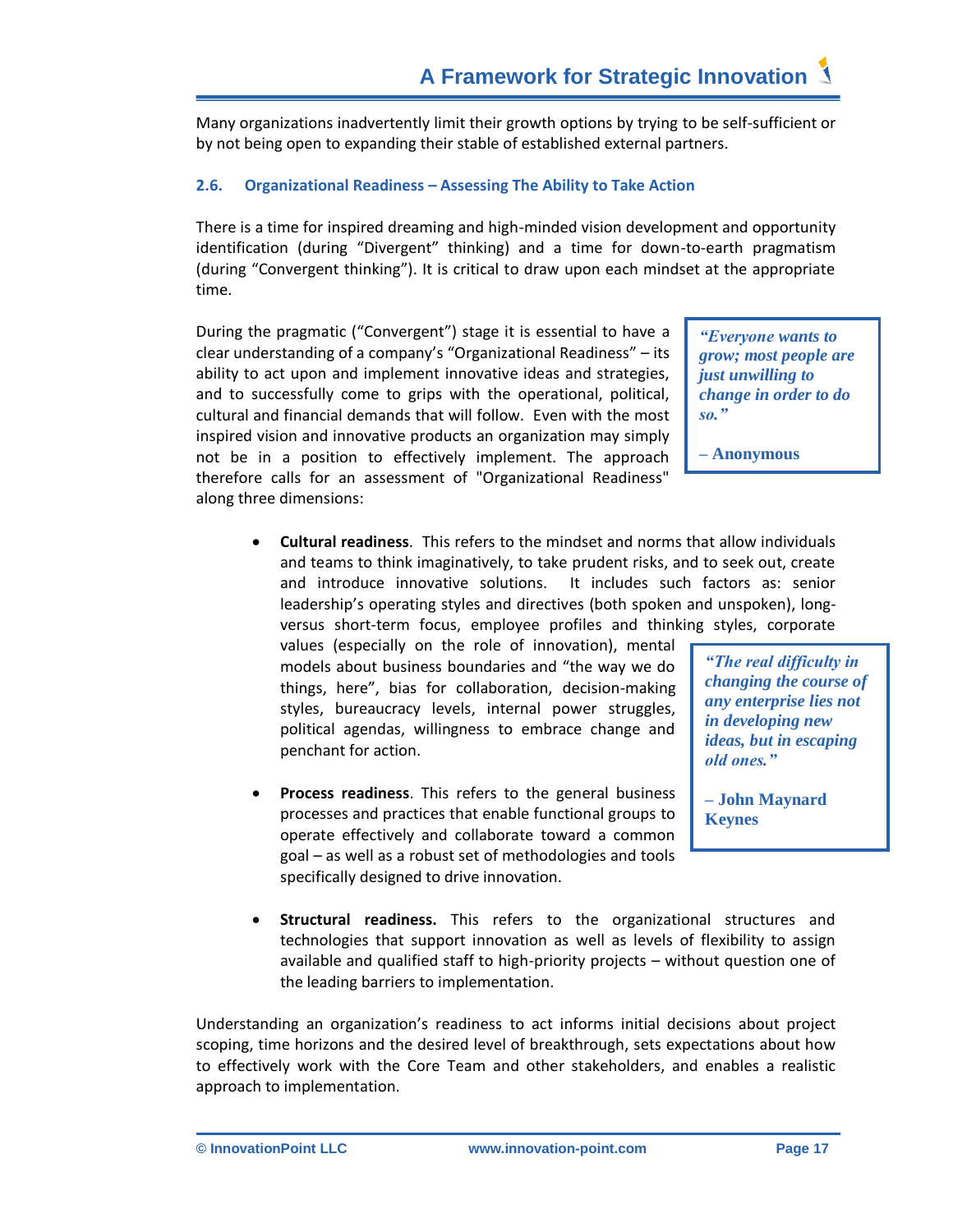### **2.7. Disciplined Implementation – Managing the Path From Inspiration To Business Impact**

While it is not easy to produce creative, visionary strategic thinking, it is equally challenging to successfully implement that thinking in a way that creates meaningful business results. For example, generating new product ideas is not necessarily that hard. It is in the act of execution – where the rubber meets the road – that innovation efforts frequently fail. It is here that an organization must demonstrate its ability to translate a Power Point presentation full of good ideas to the bottom line, by tenaciously negotiating the obstacleridden path to business impact.

In the context of Strategic Innovation, the term "implementation" includes a broad set of activities that call for support and involvement across the organization. These may include: transition to specific projects or programs; technical product development and design; developing a distinctive value proposition through consumer-based rapid prototyping and testing; brand development; building a business case; effectively communicating internally to gain broader organizational buy-in; developing marketing and channel strategies; defining evaluation criteria and success metrics appropriate for a new venture (avoiding

*"Genius is one percent inspiration and ninety nine percent perspiration."*

**– Thomas Edison** 

overreliance on traditional financial metrics), developing new business processes or creating new organizational structures; hiring and training; and establishing feedback loops for continuous improvement to the innovation process.

The work of Strategic Innovation often has profound implications in terms of operational, structural and business process change. For example, a relatively straightforward new product

development effort may not be as clear cut as it would seem, since it may raise larger, systemic issues and call for the development of support strategies that will enable these new products to make their way through the commercialization process (such as brand strategy review, channel rationalization, etc.). In some cases an innovation effort may call for the creation of a new "business-within-a-business" (e.g., an entrepreneurial, new venture-type structure that stands apart from the principal business).

When an organization has put the finishing touches to its roster of innovative ideas – for potential new products, growth strategies, new "white space" opportunities to pursue, new markets to enter, new programs to launch or new business processes to create  $-$  it finds itself now at the critical transition point from "idea generation" or "strategy development" to "project management". This is where the innovation process transitions from ambiguous and exploratory to concrete and operational.

### **2.7.1. Key considerations for implementing Strategic Innovation initiatives**

Key considerations for implementing Strategic Innovation initiatives are: implementation skillsets and mindsets, maintaining momentum, a formal project management approach, an understanding of organizational priorities and decision making processes, and a practical Stage Gate™ process.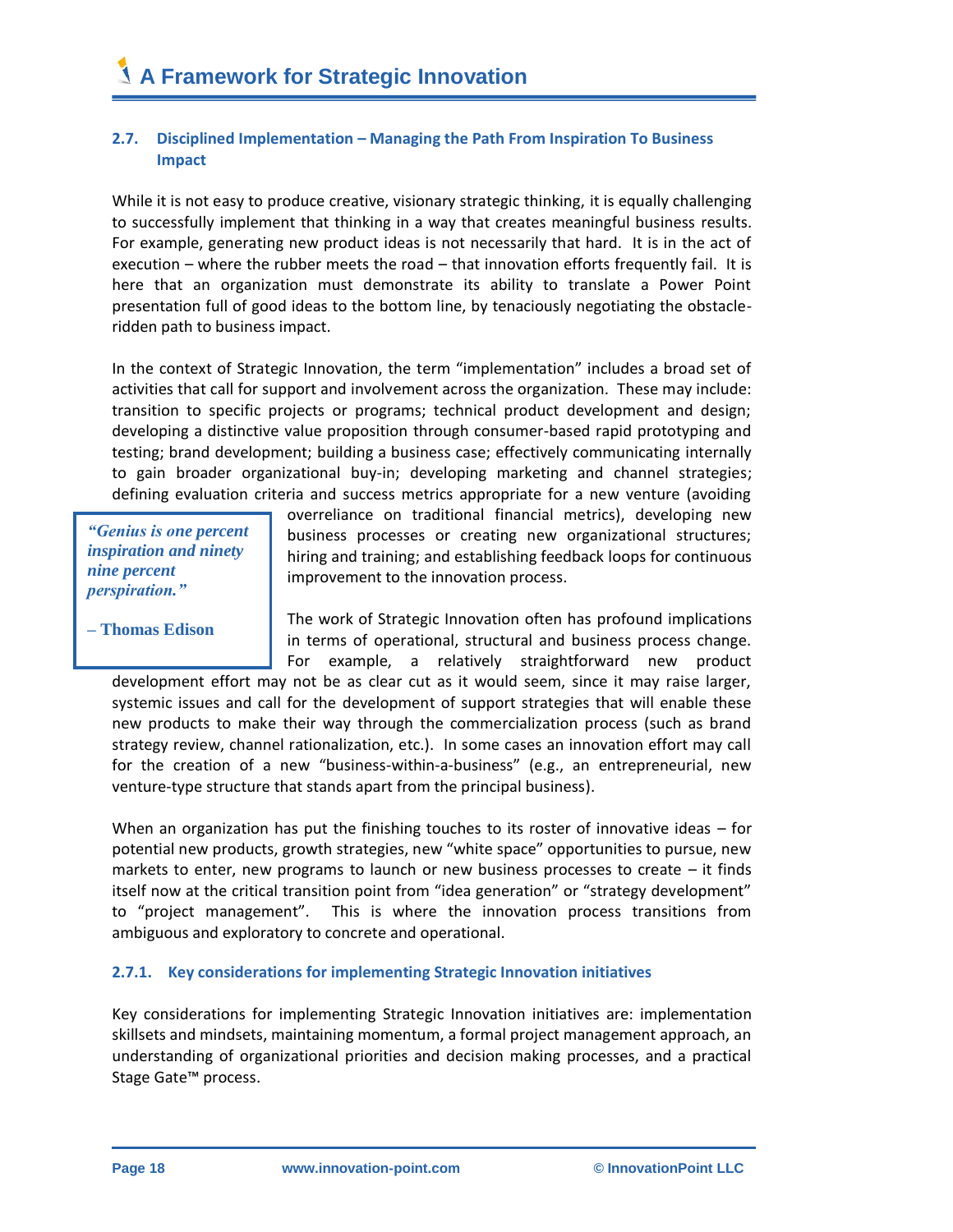#### **2.7.1.1. Implementation skillsets and mindsets**

Different individual skillsets and mindsets are needed at different stages of the Strategic Innovation process. While many of the early team members will play a role throughout an initiative, additional individuals will join the team as the process unfolds. The task of "Disciplined Implementation" calls for pragmatic operational skills, exemplified in individuals who are adept at working closely with others to tenaciously get the job done, and who have the energy, tenacity, persuasion and communications skills, political savvy, personal relationships and credibility to overcome organizational roadblocks.

#### **2.7.1.2. Maintaining momentum**

At the end of the "Divergent" phase there is a significant risk of the effort grinding to a halt. There are numerous causes: organizational inertia, higher priorities, political agendas and competing demands for personnel or financial resources. There are several strategies for maintaining momentum, which include: building Strategic Alignment throughout the earlier stages; leveraging the organization's implemention-related Best Practices; demonstrating early successes; maintaining internal visibility through a well-executed communications strategy that keeps senior management and key stakeholders committed; candidly stating the critical success factors and requirements to support the effort and obtaining senior management's early commitment to meeting them.

#### **2.7.1.3. A formal project management approach**

At the end of the "Divergent" phase the Strategic Innovation effort changes from being a single thread of activity and takes the form of multiple concurrent "daughter" projects. These need to be tightly managed by paying attention to established Project Management practices, including: realistic expectations in timing and performance goals; appropriate resource allocation – staffing, budgets and access to information consistent with the scope of the desired business impact; and accountability, progress measurement and status reporting, both before and during the pilot/roll-out phases and throughout the in-market activities.

The area of human resource allocation in particular is where implementation efforts often fail, with staff expected to fulfill their regular "day job" responsibilities while also being asked to contribute to a strategic effort. The challenge raises organizational issues such the need for redesigned personal performance measurement programs and associated rewards/ incentives.

#### **2.7.1.4. An understanding of organizational priorities and decision making processes**

It is essential to be aware of the way an organization prioritizes, approves and continues to support initiatives. Any initiative is potentially at risk as market conditions change, if newly identified opportunities trigger a shift in priorities, if budget or other constraints suddenly come to the forefront, or if the decision making process lacks rigor. With much at stake it is clearly important to find ways to proactively reduce these risks.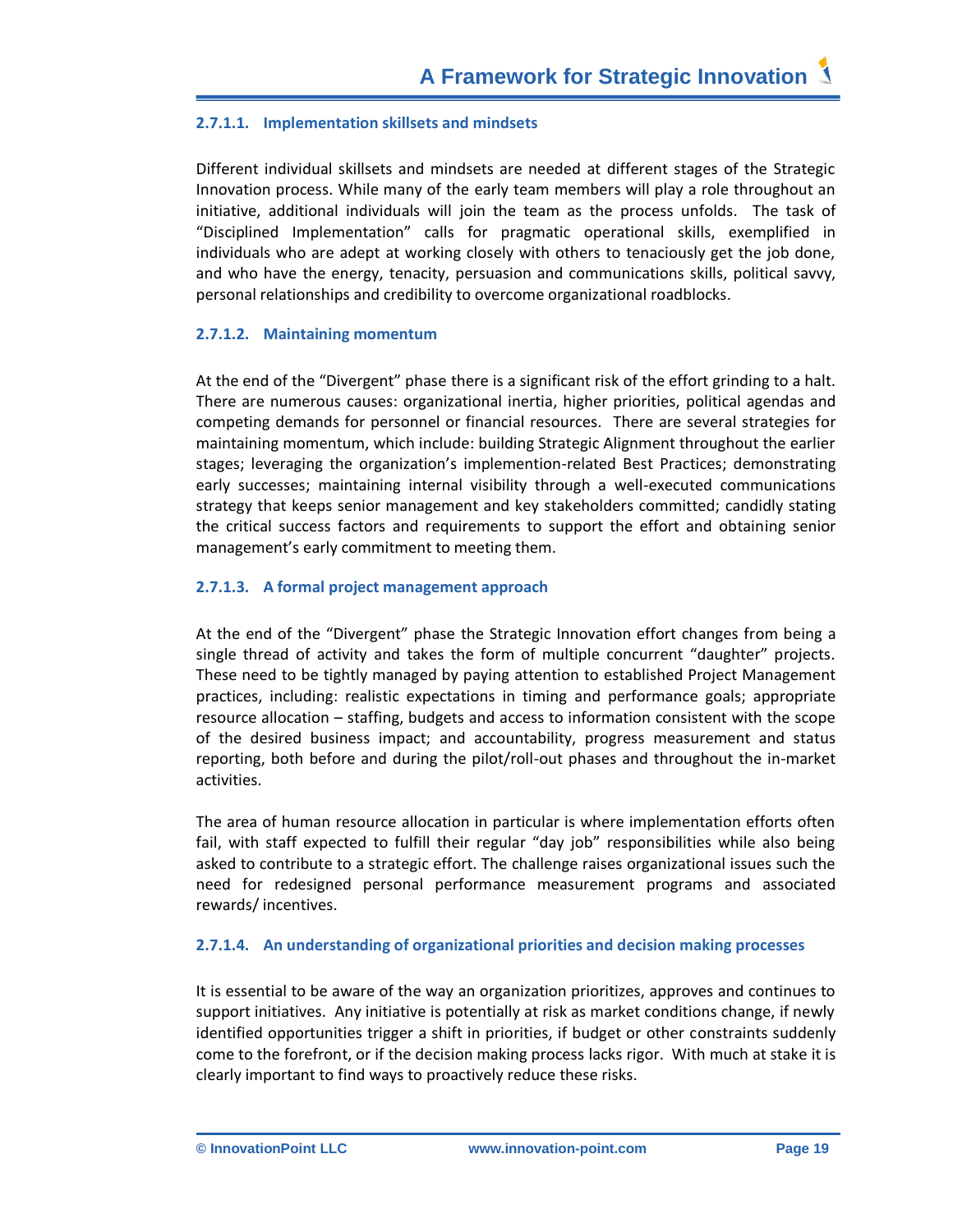#### **2.7.1.5. A practical Stage Gate™ process**

A sound end-to-end innovation initiative is typically comprised of an exploratory, "fuzzy front end" process followed by some kind of Stage Gate™ process. It is important to recognize the different roles of these two distinct processes.

A major purpose of the front end process is to identify good, well-grounded business opportunities and ideas – ranging from incremental to breakthrough. The front-end process can be applied to identifying a wide spectrum of opportunities including products and services, new ventures, business models, partnerships and operational practices. Its other purposes are to build alignment and create momentum around opportunities, to narrow the funnel of possibilities and to define the strategic roadmap and high-level implementation plan.

*"Today's successful business leaders will be those who are most flexible of mind. They will have the ability to embrace new ideas and routinely challenge old ones. They will be alert to learning from others and quickly adapt from the best."*

**– Tom Peters**

By contrast, the Stage Gate™ process traditionally focuses only on new products. It comes into play once new product concepts have been identified, and provides an operational roadmap for driving new product projects from idea/concept to launch, with a focus on improving decision-making and efficiency. To derive the greatest benefit from a Stage Gate™ process it is critical to ensure that the front end process has been divergent enough to deliver high quality ideas, ideally grounded in well-conceived platforms.

Stage Gate™ processes have brought much-needed rigor to the concept evaluation phase, particularly to organizations that previously lacked discipline around go/no go decisions and

implementation. However, these processes are not without significant limitations, frequently because of human factors, inflexibility around decision points and insufficient management involvement. Instituting and applying a Stage Gate™ process without a critical eye can create significant issues.

### **3. Sustainable Innovation – Building a Foundation for Ongoing Competitive Advantage**

An organization cannot count on building a secure future in the myopic belief that what has worked in the past will continue to work in a rapidly changing and increasingly uncertain world. It would be foolish to rely on "innovation by accidental good fortune or occasional inspiration". Equally, it makes no sense to "call in the creativity consultants" once a year for a fire drill when someone in the organization feels it is time for "another round of innovation". These approaches are neither pragmatic nor sustainable.

To succeed in the long term, it is necessary to move beyond an ad hoc or unstructured approach to innovation. An organization will need to intentionally and deliberately foster an innovation-biased culture and develop and institute appropriate innovation processes, methodologies and supporting technologies. This may include the development of a collaboration-based knowledge management infrastructure – an "Innovation Community of Practice" that supports the sharing of innovation best practices, consumer and market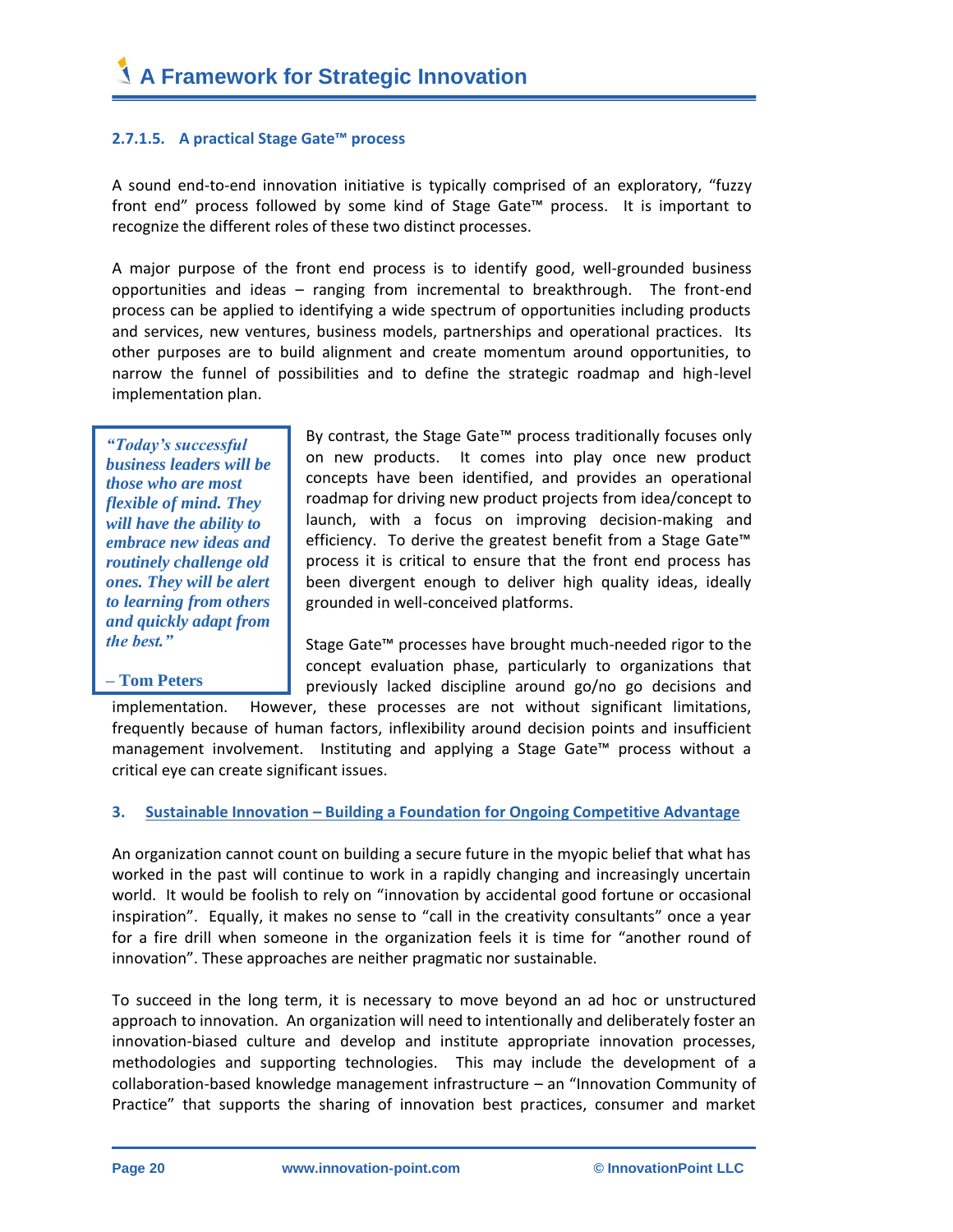research and potential opportunity platforms, and facilitates imaginative thinking across the organization.

This "learning focus" will result in deep-seated change throughout the organization. It will take a significant time commitment, will require impassioned internal champions, and must be supported at the top and throughout the organization, both in theory and in day-to-day practice. It will be necessary to continuously monitor, improve and evangelize these efforts. There will be a need to regularly communicate the labors, the trials, the failures and the fruits. Though it may seem a daunting task the rewards of sustainable Strategic Innovation are great.

The future belongs to those organizations that passionately embrace an innovation mindset as embodied daily in the hearts and minds and actions of its change agents and future leaders.

#### **3.1. The Path to Strategic Innovation**

Many organizations want to "become more innovative" but don't know where to start. While an obvious first thought is to introduce "creativity training", the effects are usually short-lived. Return on investment is almost impossible to measure and there is little impact on the broad corporate consciousness. Frequently, an organization's internal structures, policies and culture inhibit innovation. Most organizations are already implementing at least some dimensions of the Strategic Innovation approach, though often in an ad hoc manner without an overarching framework. So how can an organization advance its current innovation practices and move farther along the path toward sustainable, Strategic Innovation?

#### **3.2. Innovation Assessment and Benchmarking**

The starting point is to conduct focused Innovation Assessment and Benchmarking activities. This process has four-steps: an internal innovation diagnostic that looks at the organization and assesses the current state along several dimensions; external benchmarking (both inside and outside your industry); development and adaptation that defines new practices suitable for your organization; institutionalization – shepherding new practices into operation and continuously improving them.

An Innovation Diagnostic provides a baseline that describes existing "Innovation Competencies and Change Readiness" – an organization's ability to effectively innovate and to embrace new practices. The process typically looks at three types of innovation capability:

- **Cultural**  Do the organization's mindset and norms allow individuals and teams to think imaginatively, to take prudent risks, and to seek out, create and introduce innovative solutions?
- **Process**  Does the organization have the general business processes and practices that enable functional groups to operate effectively and collaborate toward a common goal – as well as a robust set of methodologies and tools specifically designed to drive innovation?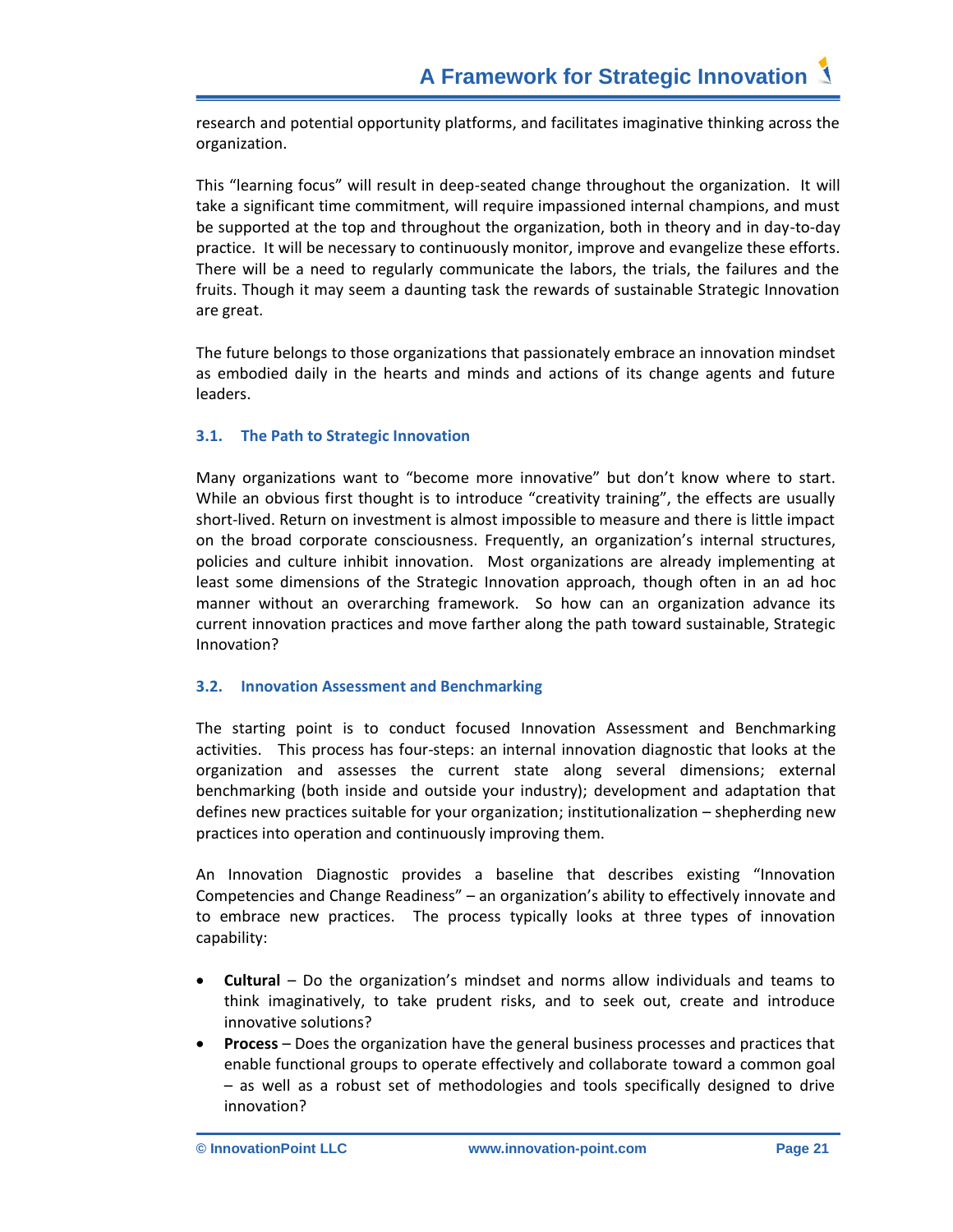• **Structural** – Is the organization designed to allow smart, flexible decisions about human and financial resource allocation? Do supporting technologies help or get in the way? How easy is collaboration and communication across functional silos? Should the organization consider piloting different kinds of structures to support innovation? Examples of such structures include innovation project teams, expert networks, shared services organizations, innovation communities of practice, ambidextrous organizations and innovation councils.

#### **3.3. End Note**

Strategic Innovation is not an end-state. Rather, it is a journey of open-minded exploration, experimentation, thinking, decision-making, action, results and learning, with the cycle then repeating.

While there are numerous ways effectively to measure the business impact resulting from a Strategic Innovation initiative, an organization's ability to successfully innovate is less tangible, measured in terms of progress over time rather than in absolutes.

The journey of Strategic Innovation calls for learning by doing  $-$  if an organization approaches a business issue and adopts the framework as its set of guiding principles, the

*"A journey of a thousand miles must begin with a single step."*

**– Lao Tzu**

business impact will be evident and there will be an opportunity to incorporate the learning as the first step toward building a foundation for sustainable innovation.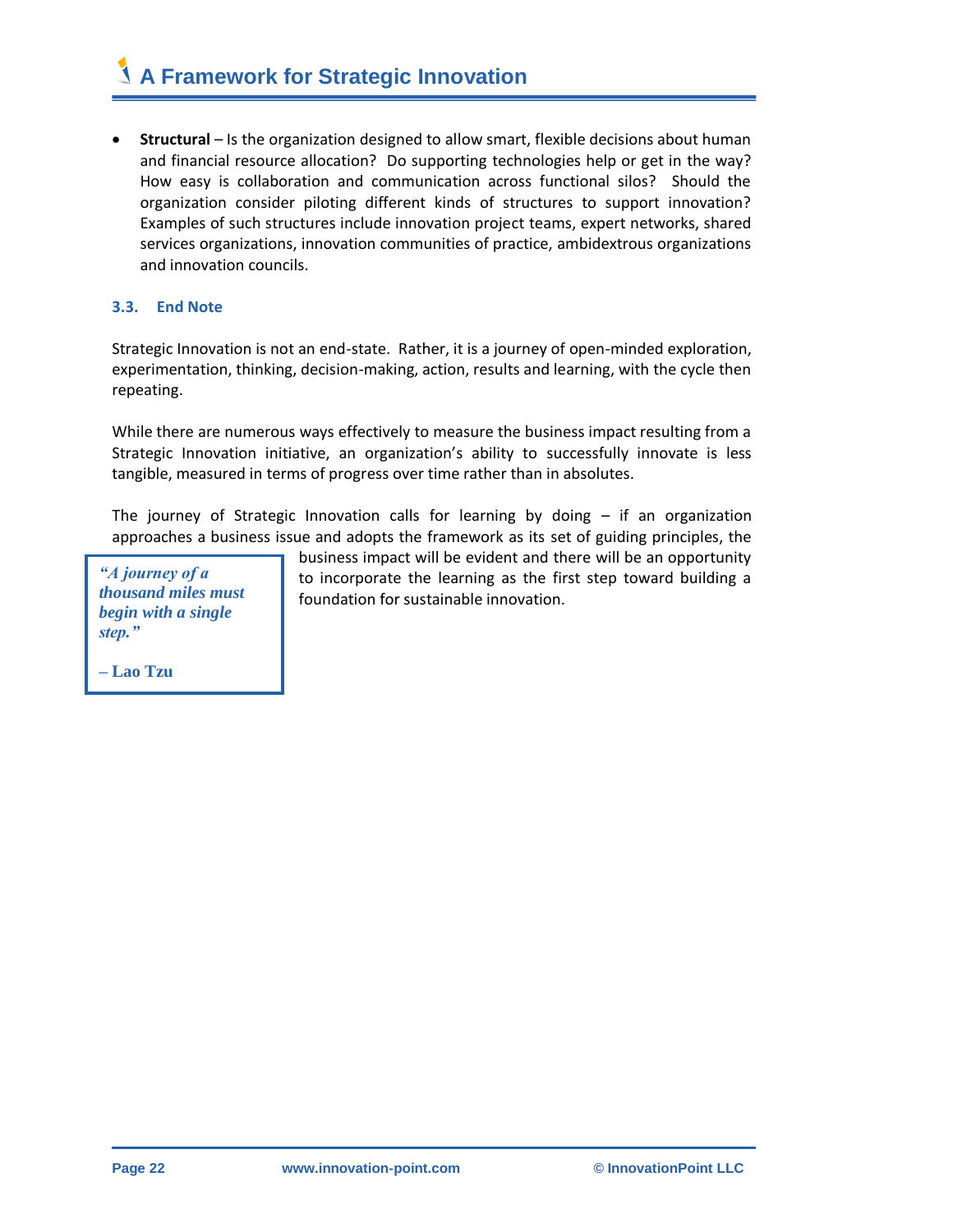#### **4. Mini-diagnostic: Does your organization practice Strategic Innovation?**

Is your organization set up to innovate strategically? The following brief assessment is not a substitute for an in-depth Innovation Diagnostic. However, it will provide a "gut feel" of how you rate your organization along several critical dimensions. More importantly, it may challenge your assumptions about what it takes to create the culture, processes and structures that support innovation, and inspire you to look at your organization with a more discerning eye.

Rate your organization on the following questions using these guidelines:

1=Strongly Disagree, 2=Disagree, 3=Agree, 4=Strongly Agree

|                                                                                                                                                                                                                                                                     | <b>Score</b> |
|---------------------------------------------------------------------------------------------------------------------------------------------------------------------------------------------------------------------------------------------------------------------|--------------|
|                                                                                                                                                                                                                                                                     | $(1-4)$      |
| <b>1. Managed Innovation Process</b>                                                                                                                                                                                                                                |              |
| My organization's approach to strategy, new product development and process<br>improvement goes beyond traditional planning methods and take an externally-<br>focused, exploratory approach that challenges the status quo and creatively<br>inspires new thinking |              |
| 2. Strategic Alignment                                                                                                                                                                                                                                              |              |
| Our leadership supports (and actively drives) a collaborative culture that<br>encourages different departments working cross-functionally to identify and<br>develop innovative solutions                                                                           |              |
| <b>3. Industry Foresight</b>                                                                                                                                                                                                                                        |              |
| My organization has a systematic process for actively monitoring and exploring<br>emerging trends and developing alternative scenarios that represent either<br>threats or opportunities                                                                            |              |
| 4. Consumer/Customer Insight                                                                                                                                                                                                                                        |              |
| My organization directly involves consumers/customers (both existing and<br>potential) as an integral part of the innovation process as a means of identifying<br>both articulated and <i>unarticulated</i> customer needs                                          |              |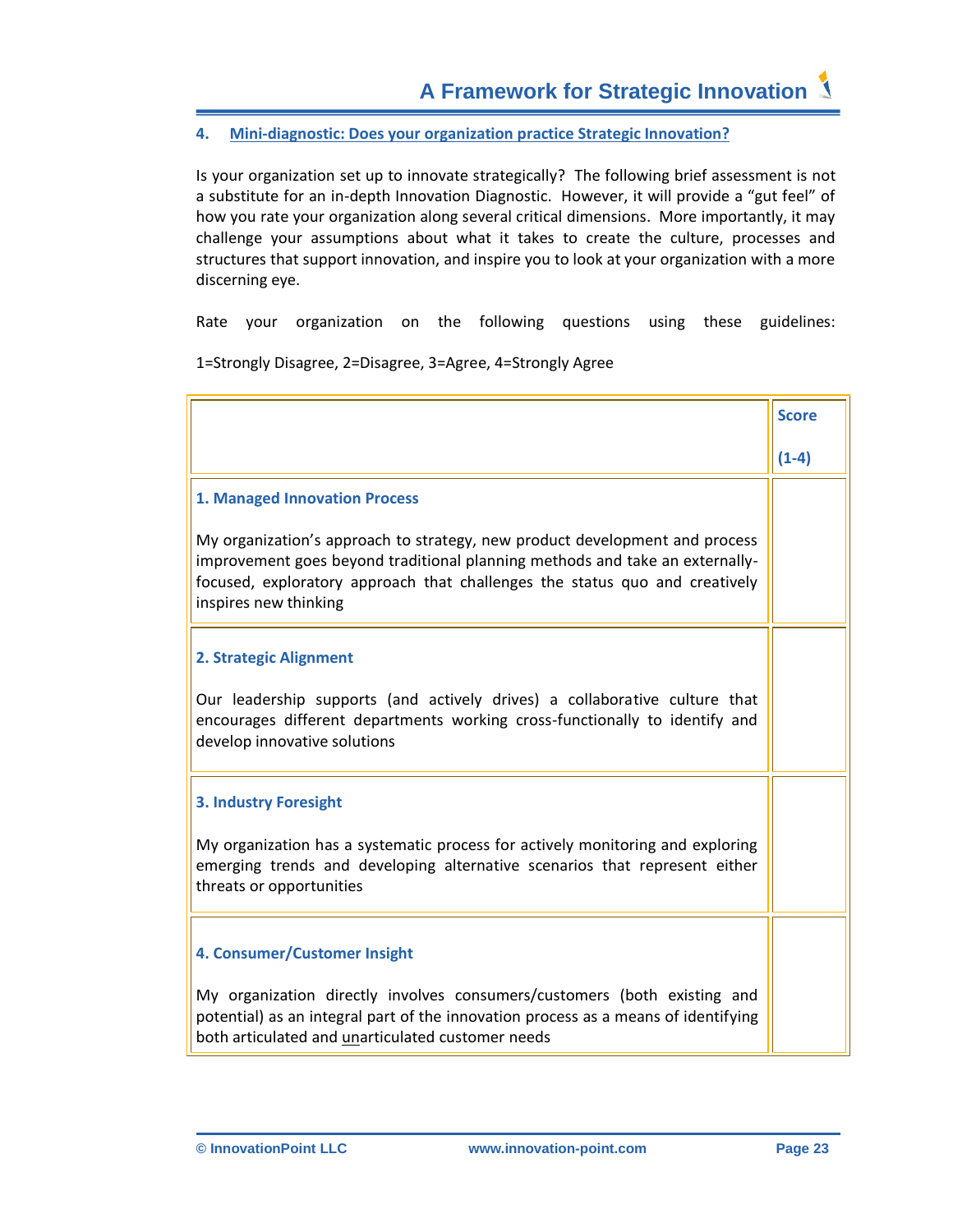| <b>5. Core Technologies and Competencies</b>                                                                                                                                                                                                                                                                     |  |  |
|------------------------------------------------------------------------------------------------------------------------------------------------------------------------------------------------------------------------------------------------------------------------------------------------------------------|--|--|
| My organization clearly understands its core competencies and has explicitly<br>outlined the linkage between its long-term strategic goals and its short- and<br>medium-term R&D investments and technology strategies. My organization<br>actively explores new ways to extend beyond our existing competencies |  |  |
| <b>6. Cultural Readiness</b>                                                                                                                                                                                                                                                                                     |  |  |
| My organization demonstrates an innovative mindset, a bias for collaboration,<br>an inclusive, non-bureaucratic decision-making style, a willingness to embrace<br>change, and a penchant for action                                                                                                             |  |  |
| <b>7. Process and Structural Readiness</b>                                                                                                                                                                                                                                                                       |  |  |
| My organization has (or demonstrates a mindset that is willing to develop)<br>appropriate operational processes and functional structures and allocates<br>adequate staffing, funding and management support to high priority innovation<br>initiatives                                                          |  |  |
| <b>8. Disciplined Implementation</b>                                                                                                                                                                                                                                                                             |  |  |
| My organization consistently demonstrates its ability to create measurable<br>business impact by taking a disciplined approach to the implementation of<br>strategic thinking                                                                                                                                    |  |  |
| <b>9. Innovation Goals and Metrics</b>                                                                                                                                                                                                                                                                           |  |  |
| My organization has established innovation-related goals and measures (for<br>example: "X% of revenues must come from products/services introduced over<br>the past Y years")                                                                                                                                    |  |  |
| 10. Capacity for Sustainable Innovation                                                                                                                                                                                                                                                                          |  |  |
| My organization takes the time to learn from its innovation efforts and is<br>committed to deliberately building an innovation-based culture and instituting a<br>set of innovation-focused methodologies                                                                                                        |  |  |
| Total score (maximum = 40)                                                                                                                                                                                                                                                                                       |  |  |